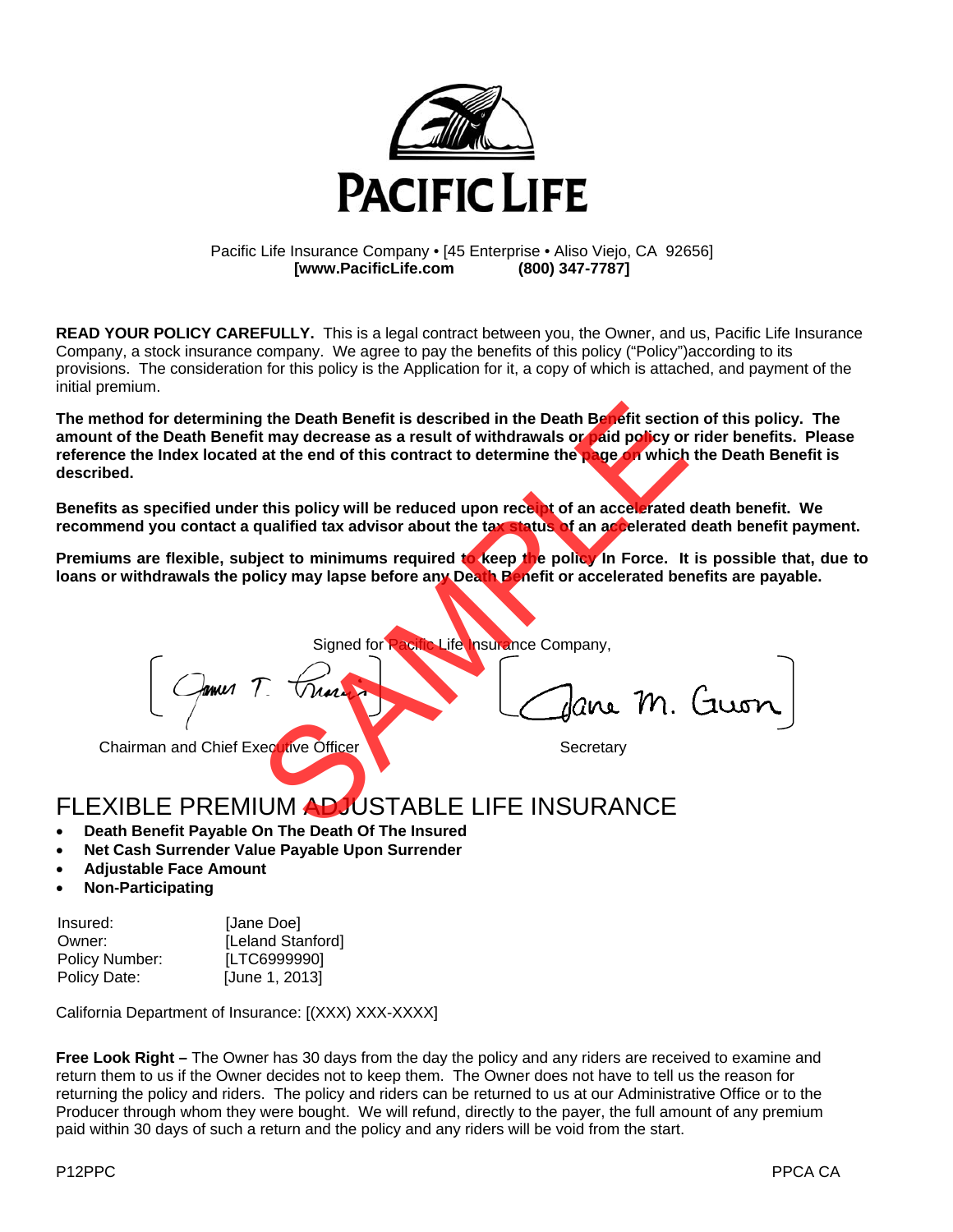(This page intentionally left blank) SP.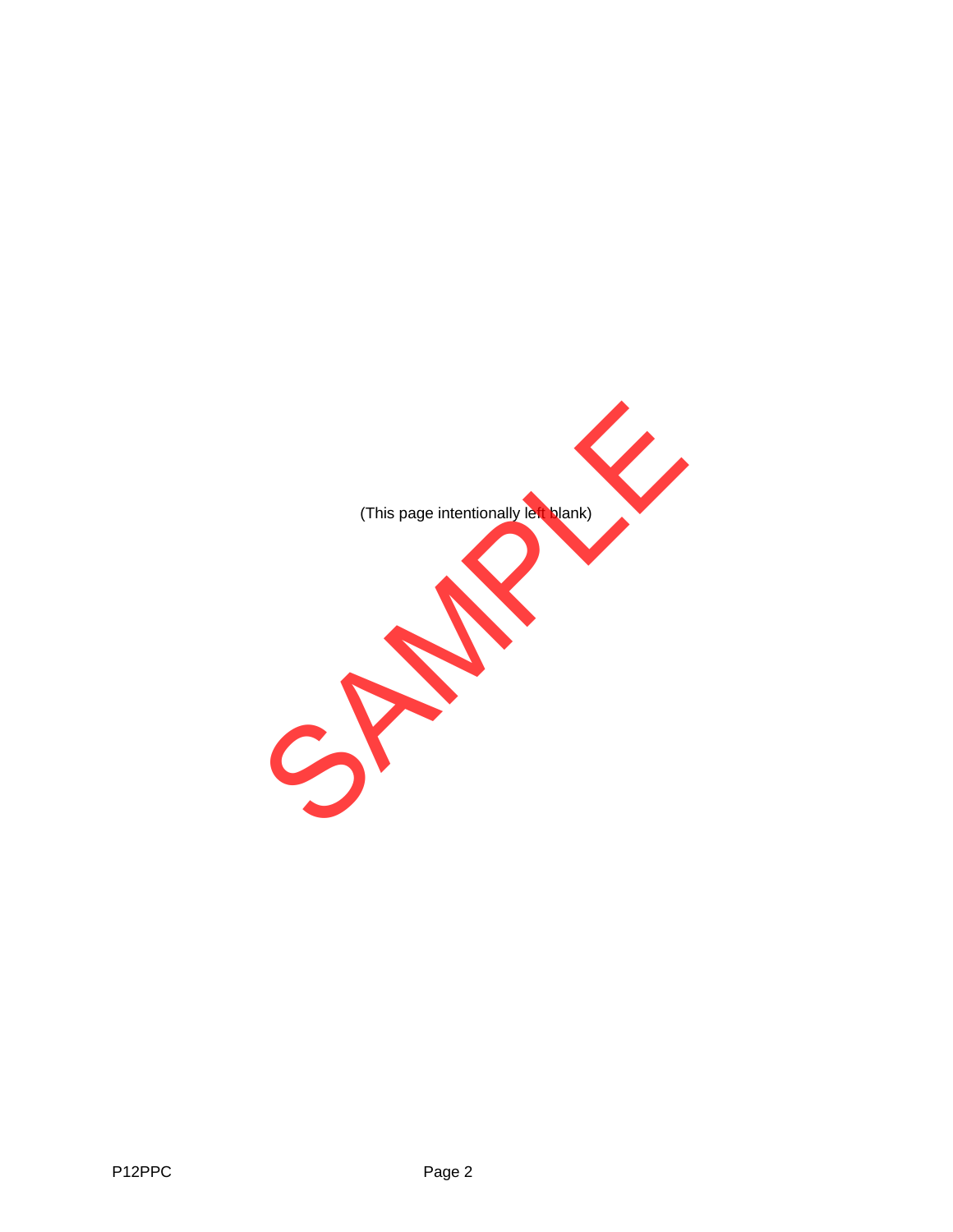### **POLICY SPECIFICATIONS**

### **Summary of Coverages Effective on the Policy Date**

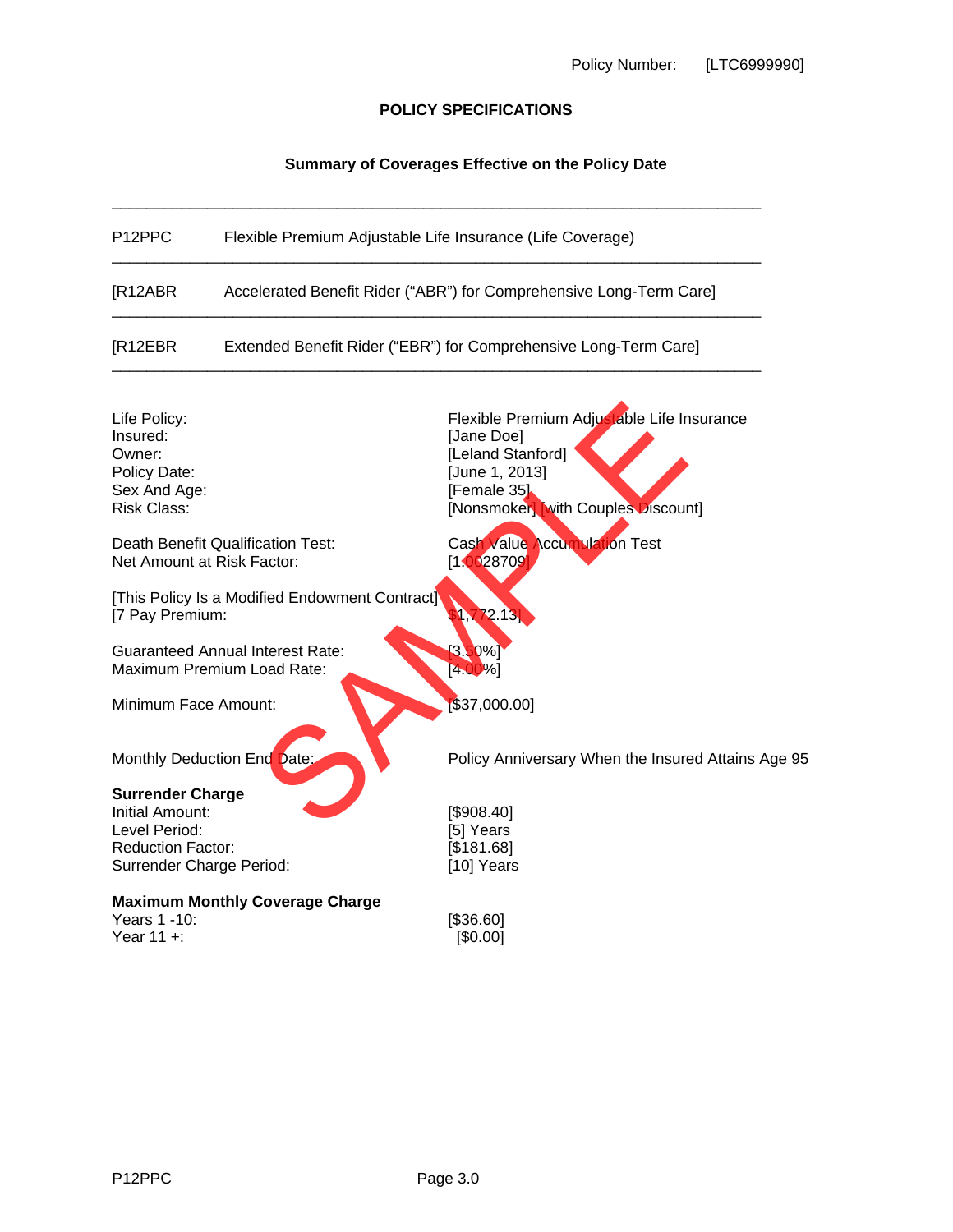### **Summary of Values Effective on the Policy Date**

| Death Proceeds (Before Minimum Death Benefit)<br>Face Amount (Life Coverage):<br>Death Proceeds:                                       | <b>Benefit Amount</b><br>[\$60,000.00]<br>[\$60,000.00]                                 |
|----------------------------------------------------------------------------------------------------------------------------------------|-----------------------------------------------------------------------------------------|
| <b>Coverage Type</b><br>Life Coverage:<br>Accelerated Benefit Rider (ABR):<br>[Extended Benefit Rider (EBR):]<br><b>Total Premium:</b> | <b>Premium Amount</b><br>[\$17,706.60]<br>[\$9,400.20]<br>[\$6,793.80]<br>[\$33,900.60] |
| <b>Return of Premium Benefit:</b>                                                                                                      | [\$33,900.60]                                                                           |
|                                                                                                                                        | <b>Elected</b>                                                                          |
|                                                                                                                                        |                                                                                         |
| <b>Long-Term Care Benefit Limits</b>                                                                                                   | <b>Benefit Duration</b><br><b>Benefit Amount</b>                                        |
| Maximum ABR Benefit Limit:                                                                                                             | [\$60,000.00]<br>[2 Years][*]                                                           |
| [Maximum EBR Benefit Limit:]                                                                                                           | [\$120,000.00]<br>[4 Years]                                                             |
| [Inflation Benefit:]                                                                                                                   | [\$13,500.00]                                                                           |
| <b>Total Long-Term Care Benefit:</b>                                                                                                   | <b>Years</b><br>[\$193,500.00]                                                          |
|                                                                                                                                        |                                                                                         |
| Monthly Maximum ABR [and EBR] Benefit Amount:                                                                                          | [\$2,500.00]                                                                            |
| Inflation Benefit for ABR [and EBR]:                                                                                                   | [Rejected] [3% Simple]                                                                  |
|                                                                                                                                        |                                                                                         |
| <b>Long-Term Care Benefits</b>                                                                                                         | <b>Elimination Period</b>                                                               |
| <b>Alternative Care Benefit:</b>                                                                                                       | $[0]$ Days                                                                              |
| <b>Residential Care Facility Benefit:</b>                                                                                              | $[90]$ Days                                                                             |
| <b>Care Coordination Benefit:</b>                                                                                                      | [0]<br>Days                                                                             |
| <b>Caregiver Training Benefit:</b>                                                                                                     | [0]<br>Days                                                                             |
| Home Care and Community-Based Services Benefit:                                                                                        | [0]                                                                                     |
| <b>Respite Care Benefit:</b>                                                                                                           | Days<br>[0]<br>Days                                                                     |
| International Benefit:                                                                                                                 | $[90]$ Days                                                                             |
| Home Modification and Durable Medical Equipment                                                                                        |                                                                                         |
| Benefit:                                                                                                                               | Days<br>[0]                                                                             |
| <b>Nursing Home Benefit:</b>                                                                                                           | $[90]$ Days                                                                             |

**Home Modification and Durable Medical Equipment Benefit Lifetime Maximum –** Lesser of \$5,000 or Monthly Maximum ABR Benefit Amount at time of policy issue while covered under ABR [and EBR].

**Caregiver Training Benefit Lifetime Maximum –** \$[1,000] for the Caregiver Training Benefit while covered under ABR [and EBR].

\*This duration may increase or decrease depending on how the Policy and Rider Benefits are used.

For questions about your policy or to discuss policy and rider benefits, you may contact us at our Administrative Office at (800) 347-7787 or at www.PacificLife.com.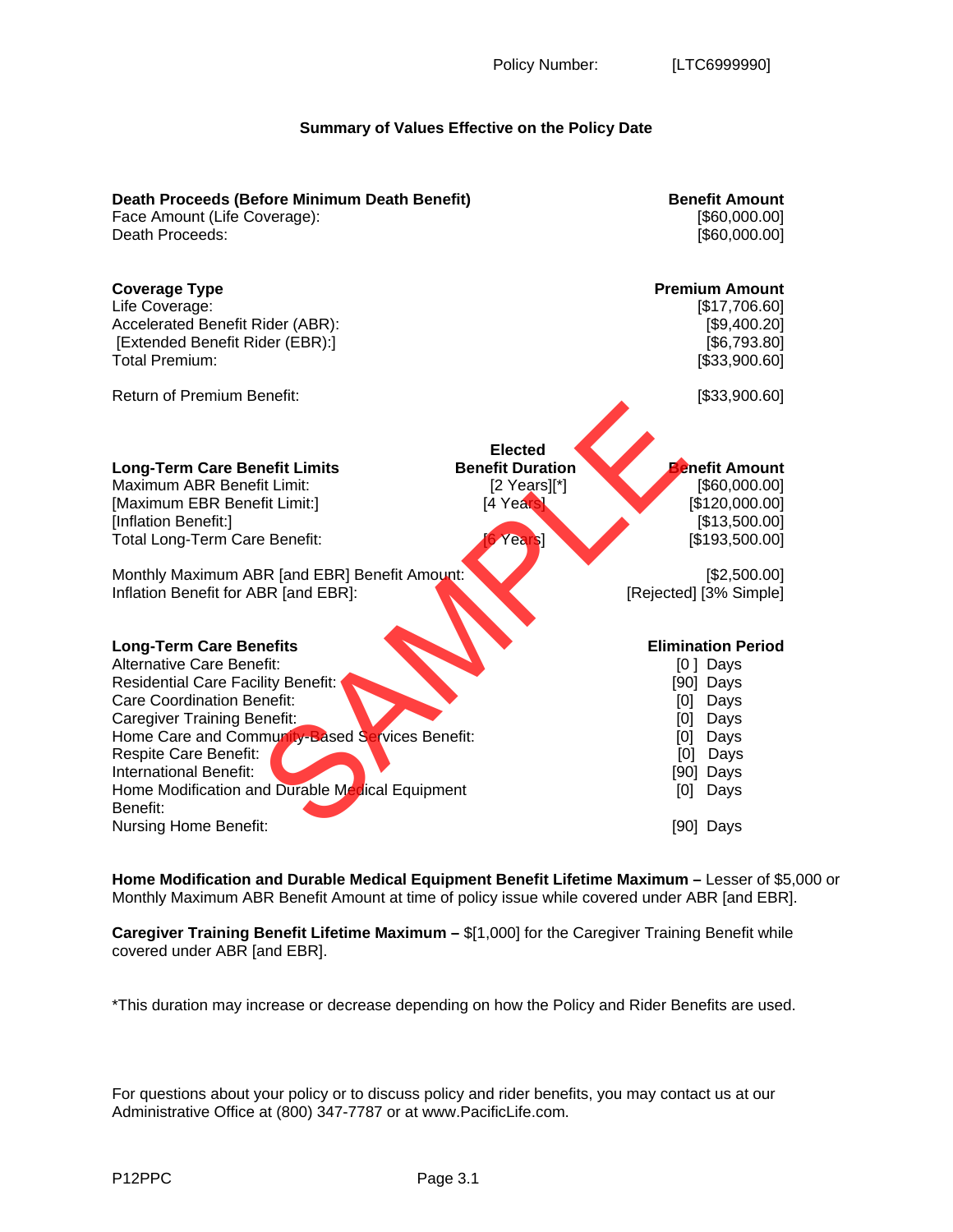### TABLE OF COST OF INSURANCE RATES

### FOR LIFE COVERAGE

### INSURED: [JANE DOE]

MAXIMUM MONTHLY COST OF INSURANCE RATES PER \$1000.00 OF NET AMOUNT AT RISK APPLICABLE TO THIS COVERAGE.

| 3.43850<br>3.82530<br>4.30290                                                                                                                                 |
|---------------------------------------------------------------------------------------------------------------------------------------------------------------|
| 4.81110<br>5.34790<br>5.95010<br>6.56440<br>7.29570<br>8,20720<br>9.17860<br>10.15600<br>10.88250<br>11.58260<br>12.75540<br>14.36970<br>16.42160<br>0.00000] |
|                                                                                                                                                               |
|                                                                                                                                                               |
|                                                                                                                                                               |
|                                                                                                                                                               |
|                                                                                                                                                               |
|                                                                                                                                                               |
|                                                                                                                                                               |
|                                                                                                                                                               |
|                                                                                                                                                               |
|                                                                                                                                                               |
|                                                                                                                                                               |
|                                                                                                                                                               |
|                                                                                                                                                               |
|                                                                                                                                                               |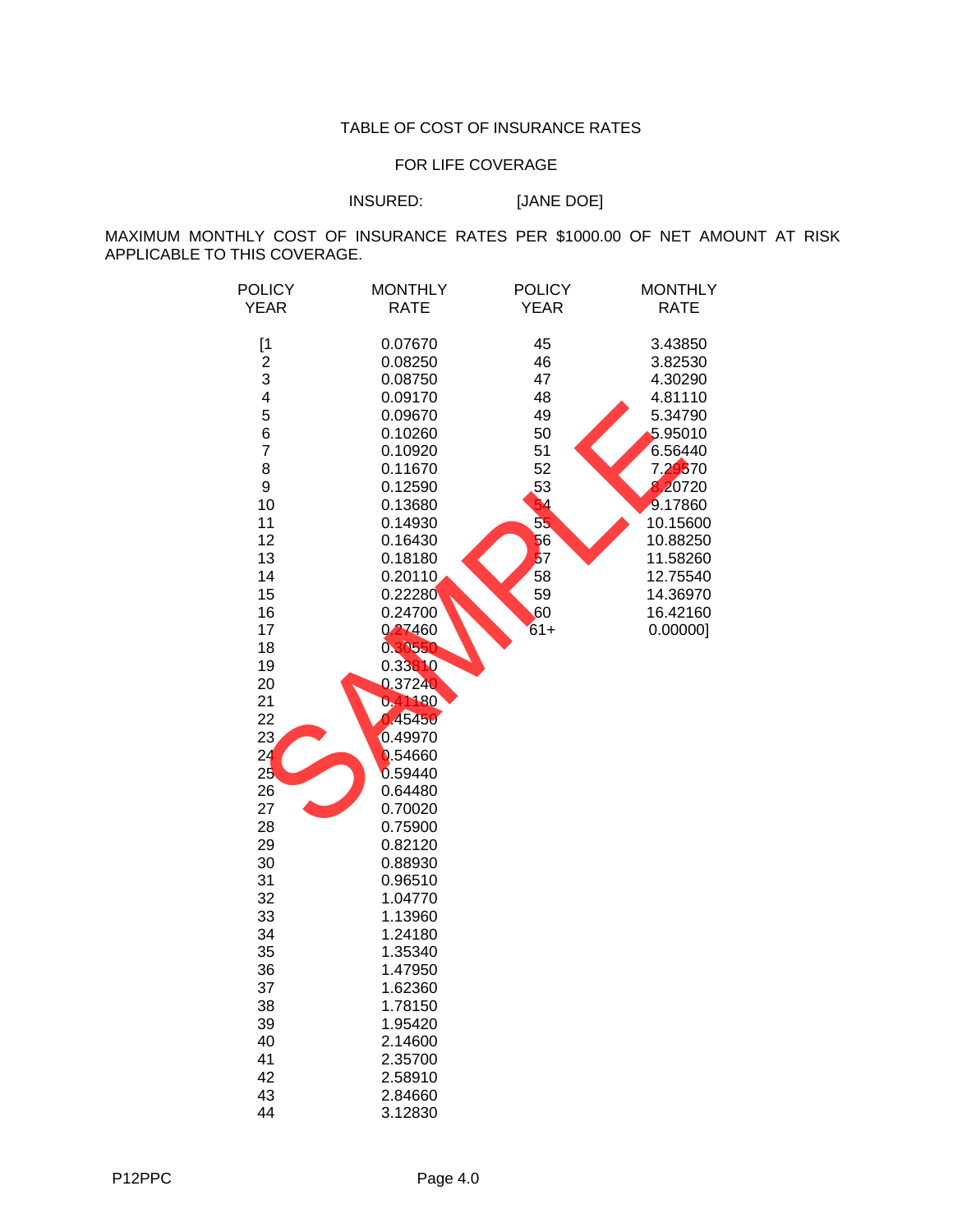#### **DEFINITIONS**

In this section, we define certain terms used throughout this policy. Other terms may be defined in other parts of the policy. Defined terms are usually capitalized to provide emphasis.

**Accumulated Value –** is the sum of Net Premiums and credited interest less withdrawals, monthly deductions, and any reductions due to benefit payments under a rider. See the Accumulated Value and Policy Loan sections for details.

**Administrative Office –** is the office that administers your policy. The mailing address of the Administrative Office at the time you applied for this policy is shown in the heading of the Application. If the address changes, we will send you written notice of the new address.

**Age –** means the age as of the Insured's birthday prior to the Policy Date, increased by the number of complete policy years elapsed.

**Application –** consists of the application for this policy, including any Statement of Good Health and Insurability, amendments, endorsements, and any application for reinstatement.

**Class –** is used in determining Policy Charges and interest credited, and depends on a number of factors, including (but not limited to) the Death Benefit, Face Amount, Policy Date, policy duration, the Insured's Age and Risk Class and the presence of optional riders and benefits. ents, endorsements, and any application for reinstatement.<br>
termining Policy Charges and interest credited and depends of<br>
ted to) the Death Benefit, Face Amount, Policy Date, policy durand<br>
the presence of optional riders

**Code –** is the U.S. Internal Revenue Code of 1986, as amended.

**Evidence of Insurability –** is information, including medical information, that is used to determine insurability and the Insured's Risk Class, subject to our approval.

Face Amount – is the Face Amount of Life Coverage as shown in the Policy Specifications.

**In Force** – means a policy is in effect and provides a Death Benefit or Residual Death Benefit on the Insured.

**Insured** – is the person insured under this policy, as shown in the Policy Specifications.

Life Coverage – is insurance coverage on the Insured provided by this policy as shown in the Policy Specifications, rather than coverage provided by rider.

**Monthly Deduction End Date** – is shown in the Policy Specifications and is the date when Monthly Deductions end.

**Monthly Payment Date** – is the same day in each month as the Policy Date and is the date on which certain Policy Charges are deducted from the Accumulated Value. The first Monthly Payment Date is the Policy Date.

**Net Accumulated Value –** is the Accumulated Value less any Policy Debt.

**Net Amount at Risk –** is the difference between the Death Benefit and the Accumulated Value.

**Net Premium –** is the premium we receive for Life Coverage reduced by any Premium Load.

**Owner, you, or your –** refers to the Owner of this policy.

**Policy Date –** is shown in the Policy Specifications and means the date the policy and associated riders become effective. Policy and rider months, quarters, years and anniversaries are measured from this date.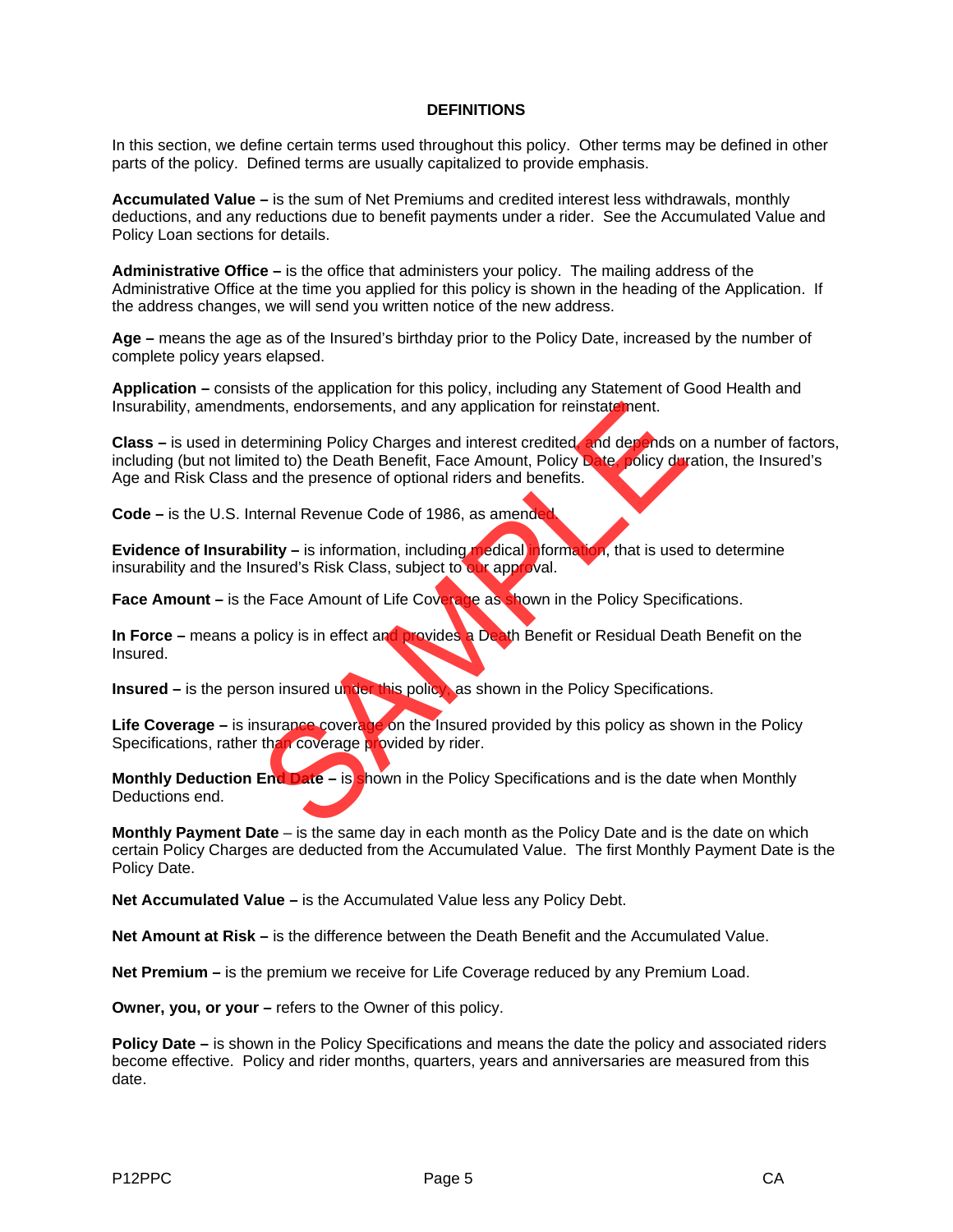**Policy Debt** – is the sum of the Loan Account and accrued Loan Interest charged, as described in the Policy Loans section.

**Policy Specifications –** is a section of the policy that shows information specific to your policy.

**Risk Class –** is used in determining Policy Charges and is determined by us during the underwriting process. Risk Class depends on the Insured's gender, health, tobacco use, and other factors. The Risk Class of the Insured is shown in the Policy Specifications. Risk Class may also be referred to as Risk Classification.

**We, our, ours, and us –** refers to Pacific Life Insurance Company.

**Written Request –** is your signed request in writing, or on a form we provide, and received by us at our Administrative Office, containing information we need to act on the request.

#### **DEATH BENEFIT**

**When the Policy is In Force –** This policy is In Force as of the Policy Date, subject to your acceptance of the delivered policy and payment of the initial premium. The policy remains In Force until the earliest of the following:

- Surrender, as described in the Surrender and Withdrawal of Values section
- Lapse, as described in the Policy Lapse and Reinstatement section; or
- The death of the Insured.

Coverage under this policy will be reduced by any decreases in Face Amount, as described in later sections of this policy or riders attached to this policy.

**Death Benefit** – This policy provides a Death Benefit on the death of the Insured while this policy is In Force. This section describes how the Death Benefit is calculated. The Death Benefit is the larger of:

- The Face Amount reflecting any reductions as a result of withdrawals or any rider benefits paid; or
- The Minimum Death Benefit according to the Cash Value Accumulation Test.

The Death Benefit as calculated above is subject to any increase required by the minimum death benefit provisions set out in General Provisions to satisfy certain federal tax qualification requirements.

**Death Benefit Qualification Test – In order for your policy to qualify as a life insurance contract under** the Code, it must at all relevant times satisfy the Cash Value Accumulation Test. The policy provides a Minimum Death Benefit amount, as needed, for the policy to qualify under the Cash Value Accumulation Test. In Force – This policy is In Force as of the Policy Dete, subject<br>
In payment of the initial premium. The policy remains In Force<br>
Scribed in the Surrender and Withdrawal of Values settion<br>
Josef Scribed in the Policy Laps

**Minimum Death Benefit –** The Minimum Death Benefit at any time will be the minimum amount required for this policy to qualify as a life insurance contract under the Code, but not less than 101% of the greater of the Accumulated Value or the Life Return of Premium Benefit.

**Death Proceeds –** The Death Proceeds ("Proceeds") amount is the actual amount payable to the beneficiary if the Insured dies while this policy is In Force. The Proceeds amount is equal to the greater of the Death Benefit or the Residual Death Benefit, as of the date of death:

- Less any Policy Debt; and
- Less any Monthly Deductions that may be due and unpaid if death occurs during a Grace Period.

Proceeds paid are subject to the conditions and adjustments defined in other policy provisions, such as General Provisions, withdrawals, Policy Loans, and Timing of Payments. We will pay interest on the Proceeds from the date of death at a rate not less than the rate payable for funds left on deposit (see the Income Benefits section). If payment of Proceeds is delayed more than 31 calendar days after we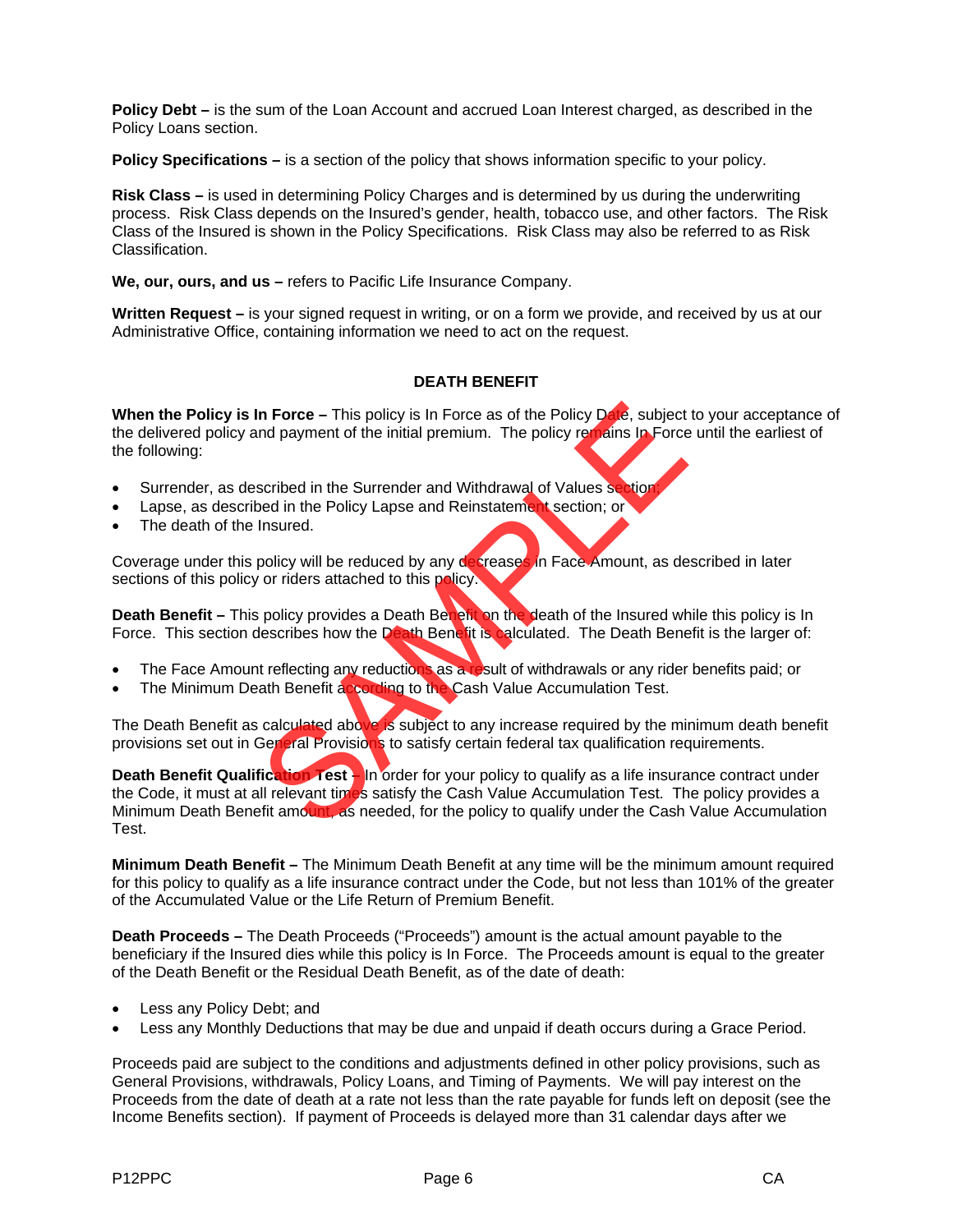receive the following requirements needed to pay the claim, we will pay additional interest at a rate of 10% annually beginning with the 31<sup>st</sup> calendar day referenced above. Proceeds are paid as a lump sum unless you choose to have the Proceeds paid under an income benefit plan available on the date of election, subject to our requirements.

We will pay the Proceeds to the beneficiary after we receive, at our Administrative Office:

- Due proof of the Insured's death, consisting of a certified copy of the death certificate for the Insured or other lawful evidence providing equivalent information;
- Proof of the claimant's legal interest in the Proceeds; and
- Sufficient evidence that any legal impediments to payment of Proceeds that depend on parties other than us have been resolved. Legal impediments to payment include, but are not limited to (a) the establishment of guardianships and conservatorships; (b) the appointment and qualification of trustees, executors and administrators; (c) submission of information required to satisfy state and federal reporting requirements; and (d) conflicting claims.

**Residual Death Benefit –** This policy provides a Residual Death Benefit if greater than the Death Benefit, in an amount equal to the lesser of 5% of the initial Face Amount, as shown on the Policy Specifications, or \$5,000.00. Any withdrawals and certain rider benefit payments will reduce the Residual Death Benefit in the same proportion that they reduce the Face Amount.

**Face Amount Changes –** A requested increase or decrease in Face Amount is not allowed.

**Face Amount Decreases –** A decrease in Face Amount will occur as a result of:

- Withdrawals of policy Accumulated Value; or
- Rider benefits exercised while the policy is In Force

The effective date of the decreased Face Amount will be the date we have processed the withdrawal or rider benefit. Upon processing any decrease, we will send you written notification reflecting the decrease.

**Change in Benefits –** Under the Cash Value Accumulation Test, any change in policy or rider benefits or certain other factors may require an adjustment to the policy's tax qualification limits.

### **PREMIUMS**

**Premiums –** The initial premium is payable either at our Administrative Office or to our authorized representative before we can place your policy In Force. At your request, we will give you a premium receipt signed by one of our **officers**. Additional premiums are optional and are payable at any time at our Administrative Office. We will consider any premium paid after the initial premium, whether delivered to an independent producer or otherwise, to be "received" when it is actually delivered to our Administrative Office. Except for the initial premium, we bear no responsibility for any premium unless we have received the premium. We reserve the right to reject premium payments less than \$50 unless such premium is required to keep the policy In Force. Premiums may be paid at any time before the Monthly Deduction End Date, subject to the premium limits below. Any payment we receive from you while you have a loan will be first considered a loan repayment, unless you tell us by Written Request it is a premium payment. end to the lesser of 5% of the initial Face Amount, as shown<br>tequal to the lesser of 5% of the initial Face Amount, as shown<br>000.00. Any withdrawals and certain rider benefit payments will<br>same proportion that they reduce

**Premium Load –** The Premium Load is equal to the premium paid for Life Coverage multiplied by the Premium Load Rate. The Maximum Premium Load Rate is shown in the Policy Specifications.

**Premium Processing –** When a premium is received by us, the Premium Load will first be deducted. Then the resulting Net Premium will be credited to the Accumulated Value.

**Premium Limitation –** We reserve the right to require Evidence of Insurability satisfactory to us for any premium payment that would result in an increase in the Net Amount at Risk and, if such Evidence of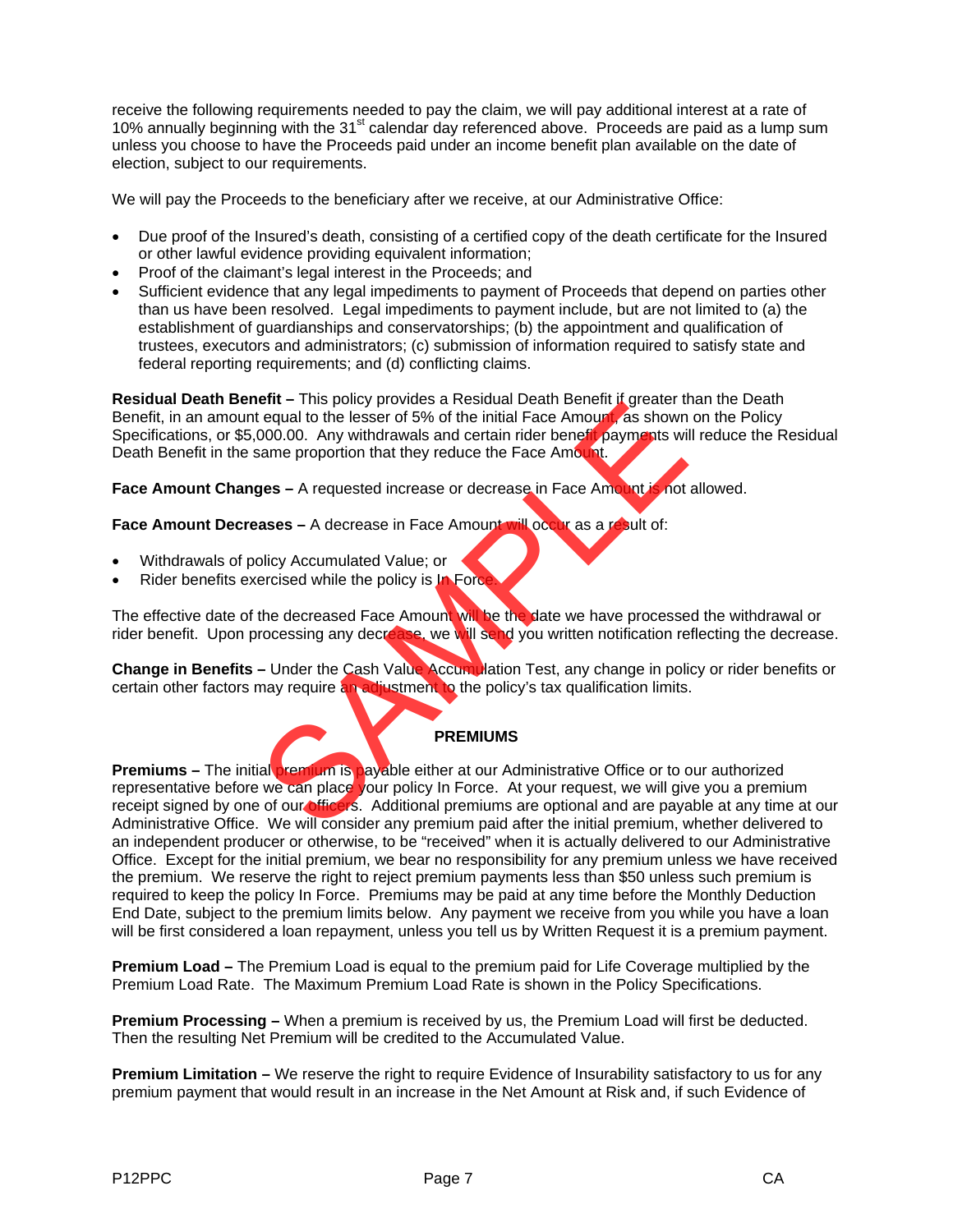Insurability is not satisfactory, to limit or refuse the premium payment, unless it is necessary to keep the policy In Force.

**Modified Endowment Contract Premium Limit –** The provisions of this subsection will not apply if your policy is classified as a Modified Endowment Contract under Section 7702A of the Code as of the Policy Date. Otherwise, in order that this policy not be classified as a Modified Endowment Contract under Section 7702A of the Code, the sum of premiums paid less a portion of any withdrawals may not exceed the 7-Pay limit as defined in the Code. The 7-Pay limit is the cumulative sum of the 7-Pay Premiums during the applicable 7-Pay testing period. In the event that a premium payment would cause the 7-Pay limit to be exceeded, we will refund the excess payment to you, unless you have provided a Written Request in which you accept your policy being classified as a Modified Endowment Contract and indicate that we may accept such payments and apply them to the policy, in accordance with the Modified Endowment Contract Tax Status subsection of this policy.

The 7-Pay Premium may change whenever there is a change in the Face Amount of insurance or in other policy benefits or factors. The 7-Pay Premiums are determined according to the rules applicable to this policy set forth in the Code. The 7-Pay Premium will be adjusted to conform to any changes in the Code. To the extent that a premium payment would cause such limits to be exceeded, we will refund the excess payment to you, in accordance with the Modified Endowment Contract Tax Status section of this policy. Further, as indicated in that section, we will increase the Death Benefit to the extent we deem necessary to continue to classify this policy as a non-Modified Endowment Contract under the Code. Frame may ment would cause such limits to be exceeded, we verticance with the Modified Endowment Contract Lax Status se<br>in that section, we will increase the Death Benefit to the extent<br>of this policy as a non-Modified End

### **ACCUMULATED VALUE**

**Accumulated Value –** The Accumulated Value equals the sum of:

- Fixed Accumulated Value; and
- Loan Account Value, as described in the Policy Loans section.

**Fixed Accumulated Value –** On the Policy Date, the Fixed Accumulated Value equals the Net Premium received less the first Monthly Deduction. On each other day, the Fixed Accumulated Value equals:

- The Fixed Accumulated Value as of the prior day;
- Plus interest earned on such amount since the prior day;
- Plus the amount of any Net Premiums received since the prior day;
- Less the amount of any withdrawal since the prior day;
- Less the amount of any Policy Loan, including any Policy Loan to pay Policy Loan interest, taken since the prior day;
- Less reduction for benefits paid since the prior day as described in the riders attached to this policy;
- Plus the amount of any loan repayment made since the prior day; and
- Less, on a Monthly Payment Date, the Monthly Deduction.

We credit interest to the Fixed Accumulated Value on a daily basis at the end of each day, using a 365 day year, at a rate not less than the Guaranteed Annual Interest Rate shown in the Policy Specifications. At our discretion, we may credit additional interest. Any such additional interest may be adjusted to reflect expenses, taxes, profit, or sources of earnings other than investment earnings and will be applied uniformly to all members of the same Class. Once credited, the additional interest is nonforfeitable except indirectly due to the Surrender Charge.

### **POLICY CHARGES**

**Monthly Deduction –** The Monthly Deduction provides coverage for the policy month following the Monthly Payment Date and is deducted from the Accumulated Value on each such date before the Monthly Deduction End Date. It is equal to the sum of the following items: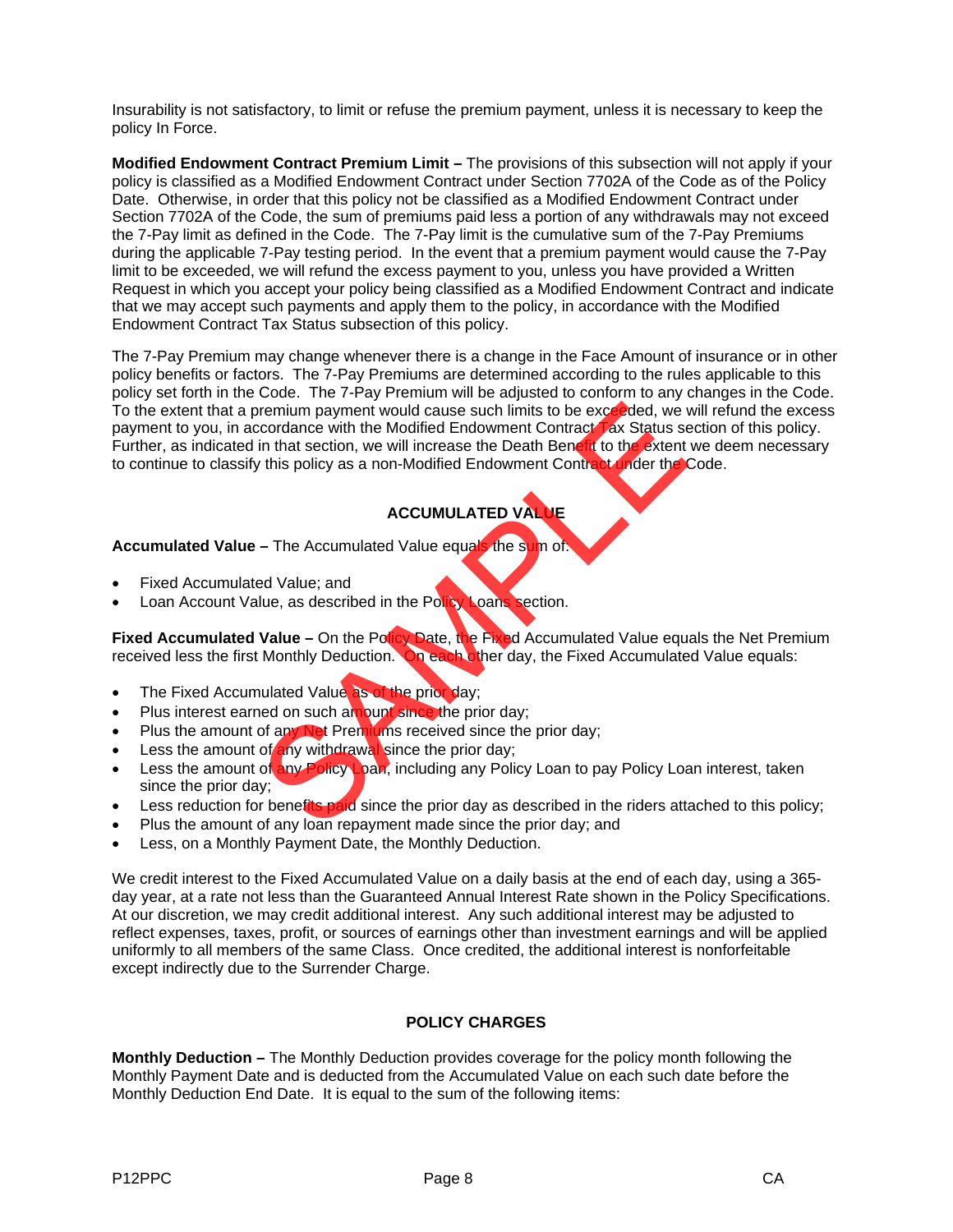- The Cost of Insurance Charge;
- The Coverage Charge; and
- Rider charges, if any.

The maximum for each such charge is described below or in the rider forms. We may charge less than such maximum charge. Any lesser charge will apply uniformly to all members of the same Class.

**Coverage Charge –** This charge is based on the Face Amount of the policy and will not exceed the Maximum Monthly Coverage Charge shown in the Policy Specifications. The Coverage Charge will decrease proportionately to the Face Amount Decrease as a result of a withdrawal or payment of a rider benefit.

**Rider Charges –** Any rider charges are described in the rider.

**Cost of Insurance Charge –** The Cost of Insurance Charge is equal to (1) multiplied by (2), where: (1) is the Monthly Cost of Insurance Rate divided by 1000 as shown in the Policy Specifications; and (2) is the Death Benefit divided by the Net Amount at Risk Factor shown in the Policy Specifications, reduced by the Accumulated Value as of the beginning of the policy month before the Monthly Deduction is assessed.

**Cost of Insurance Rates –** The Maximum Monthly Cost of Insurance Rates for the Life Coverage are shown in the Policy Specifications.

### **POLICY LAPSE AND REINSTATEME**

Grace Period – If the Accumulated Value less Policy Debt on a Monthly Payment Date is sufficient to cover the Monthly Deduction due, the policy will continue In Force. If the Accumulated Value less Policy Debt on a Monthly Payment Date is not sufficient to cover the Monthly Deduction due, a Grace Period of 61 days will be allowed for the payment of sufficient loan repayment or premium to keep your policy In Force. The Grace Period begins on the Monthly Payment Date on which the insufficiency occurred and ends 61 days thereafter. At the start of the Grace Period, we will provide a Grace Notice to you, any assignee of record, and any additional person designated to receive notice of lapse or termination. There is no penalty for paying a premium during the Grace Period. Your policy will remain In Force during the Grace Period and no interest on such premium will be charged. In divided by the Net Ambarra at Kisk Factor Shown in the Policy<br>mulated Value as of the beginning of the policy more the before the<br>pecifications.<br>**POLICY LAPSE AND REINSTATEMENT**<br>Accumulated Value less Policy web on a Mo

**Notification of Termination for Non-Payment –** Thirty days after the Monthly Payment Date on which the insufficiency occurred, we will provide a notification of termination for non-payment to you, any assignee of record, and any additional person designated to receive notice of lapse or termination. The notice will be provided to each person at their last known addresses by first class United States mail, postage prepaid and will state the due date, which is 61 days after the date this notice is mailed, and the amount of loan repayment or premium required for your policy to remain In Force. A minimum of the monthly charges not deducted plus three times the monthly deduction due when the insufficiency occurred must be paid.

**Lapse –** If sufficient loan repayment or premium is not paid by the end of the Grace Period, a lapse will occur. If the Insured dies during the Grace Period, the Death Proceeds will be equal to the Death Proceeds as of the beginning of the Grace Period reduced by any overdue charges. Upon lapse, the policy will terminate with no value.

**Reinstatement –** If it has not been surrendered, this policy may be reinstated within five years after the end of the Grace Period. To reinstate this policy you must provide us with the following:

- A written application;
- Full repayment of Policy Debt, if a loan was outstanding at the time of lapse;
- Evidence of Insurability satisfactory to us that the Insured is insurable in the same rate class and rate type as when the Policy was issued; and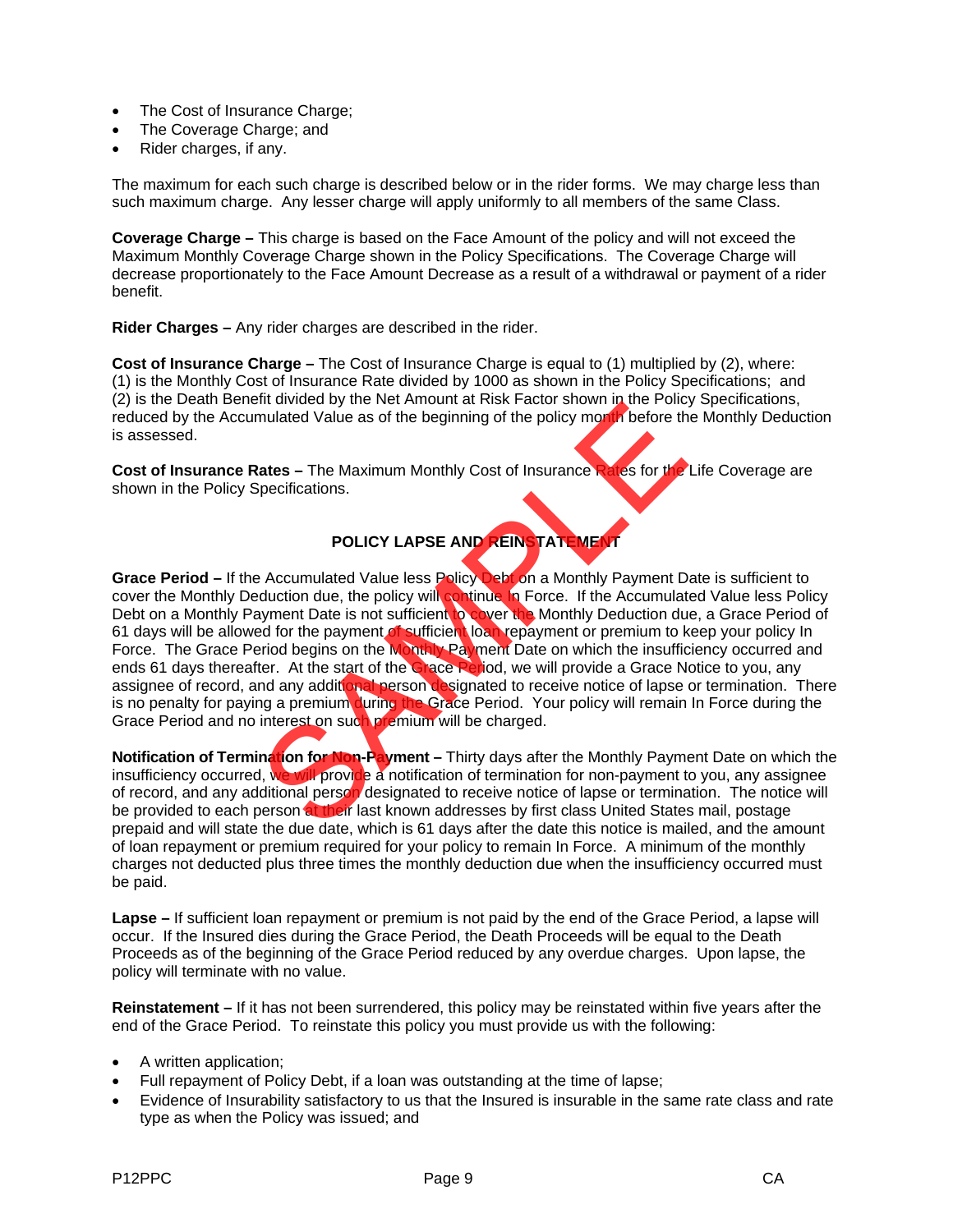Sufficient premium, after reduction by Premium Load, to cover all Monthly Deductions and Loan Interest Charges due and unpaid during the Grace Period.

The effective date of the policy reinstatement will be the Monthly Payment Date on or next following the date we approve your reinstatement application. Upon reinstatement:

- The Accumulated Value will equal the amount it was at the beginning of the Grace Period, plus the reinstatement Net Premium, less Monthly Deductions as indicated below (including those due and unpaid during the Grace Period);
- The Surrender Charges, Life Return of Premium Benefit and Policy Charges (other than Cost of Insurance Charges) for Life Coverage under this policy will resume on their schedule as of the Monthly Payment Date when lapse occurred;
- Cost of Insurance Charges will be calculated using Cost of Insurance Rates that resume their original schedule as if lapse had never occurred, reflecting the Insured's Age at reinstatement and policy duration measured from the original Policy Date; and
- The periods during which we may exclude death by suicide and contest coverage due to a material misstatement in the reinstatement application will begin from the reinstatement date.

After the reinstatement premium has been applied, regular policy processing of Monthly Deductions will occur for the period of time when coverage was provided during the Grace Period. There will be no Monthly Deductions between the time of lapse and reinstatement.

### **SURRENDER AND WITHDRAWAL OF VALUES**

**Surrender** – Upon Written Request while the policy is In Force, you may surrender this policy for its Net Cash Surrender Value. If surrendered within 30 days following a policy anniversary, the value available shall not be less than the anniversary value, less any withdrawal, Policy Loan, or rider benefit paid since the policy anniversary. If surrendered at any time other than on a policy anniversary, the value available shall be calculated with allowance for lapse of time from the last preceding policy anniversary. The policy will terminate on the date the Written Request is received at our Administrative Office. The policy cannot be surrendered during the Grace Period. The remistatement application will begin from the reinstatement of the remission of the when coverage was provided during the Crace Period.<br>
SURRENDER AND WITHDRAWAL OF VALUES<br>
Tritten Request while the policy of the Torde

**Net Cash Surrender Value – The Net Cash Surrender Value is the Cash Surrender Value less any** Policy Debt plus any Return of Premium Benefits under any attached riders.

Life Return of Premium Benefit – At issue, the Life Return of Premium Benefit is equal to the Life Coverage Premium Amount at issue, as shown in the Policy Specifications. Thereafter, the Life Return of Premium Benefit is modified as described in the Return of Premium Benefit section.

**Return of Premium Benefit –** The Return of Premium Benefit is not available if your policy was issued upon the exercise of a conversion option from another policy. Otherwise, the Return of Premium Benefit, if greater than the Accumulated Value less any Surrender Charge, is available upon surrender of the policy. The Return of Premium Benefit is equal to the sum of the Life Return of Premium Benefit and any Return of Premium Benefit under riders attached to the policy. There are no increases to the Return of Premium Benefit after issue, even if additional premiums are paid.

After issue, the Return of Premium Benefit is reduced by the following events:

- Any withdrawals; and
- Any benefit payments made under the riders.

These events will reduce the Life Return of Premium Benefit first (but not below zero), and then any Return of Premium Benefit under riders attached to the policy.

**Cash Surrender Value –** The Cash Surrender Value is equal to the greater of:

Life Return of Premium Benefits; or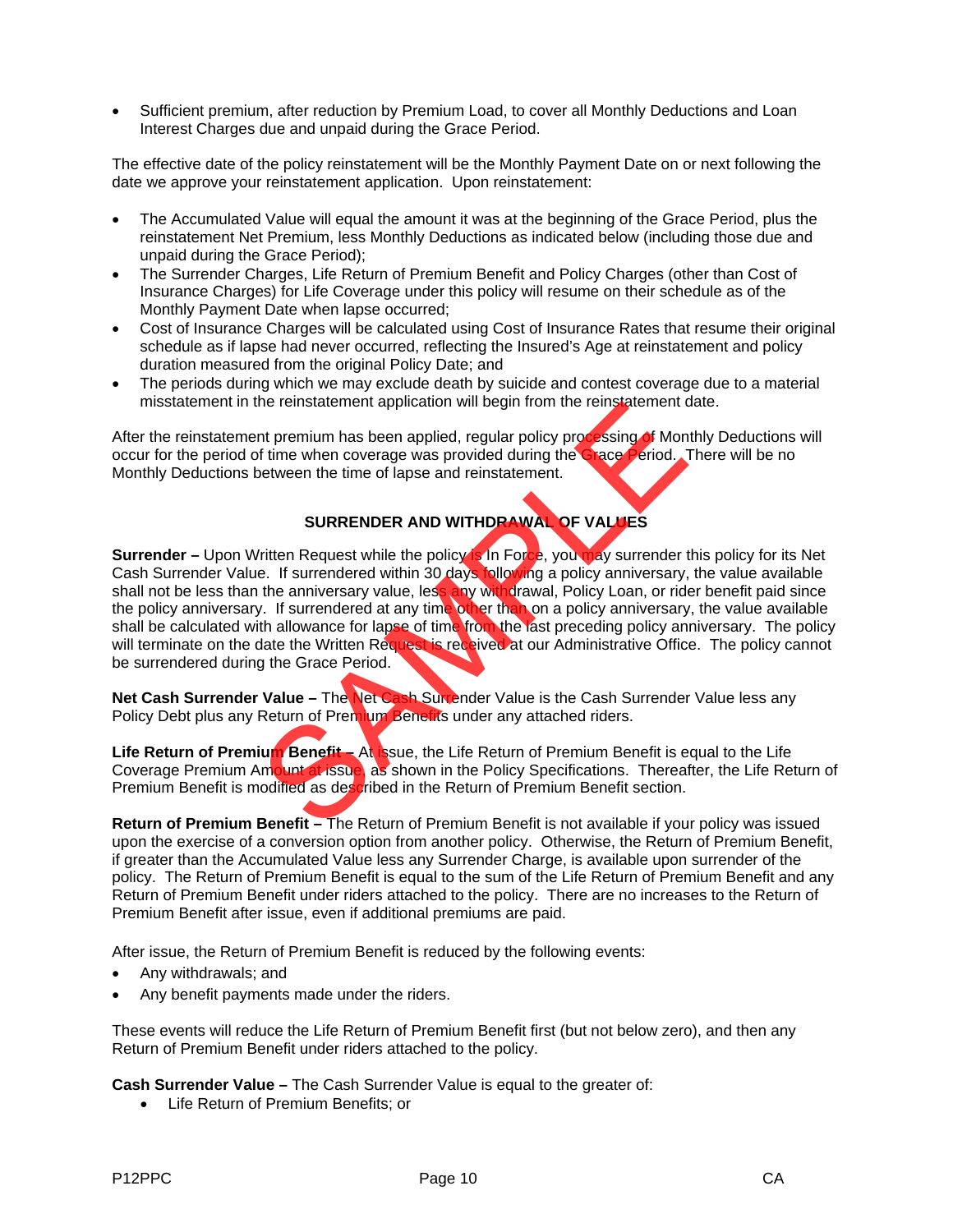- The Accumulated Value:
- Less any Surrender Charge; and
- Less any Return of Premium Benefits under any riders attached to this Policy.

**Surrender Charge –** If you surrender this policy, there may be a Surrender Charge deducted from the Accumulated Value. During the Level Period, the Surrender Charge is equal to the Initial Amount. After the Level Period, the Surrender Charge decreases by the Reduction Factor for the remaining Surrender Charge Period. The Initial Amount, Level Period, Reduction Factor and Surrender Charge Period are shown in the Policy Specifications.

**Withdrawals –** Upon Written Request on or after the first policy anniversary, you may withdraw a portion of the Net Cash Surrender Value of this policy. Such withdrawal will be deducted from the Accumulated Value. There is no Surrender Charge imposed for a withdrawal, even if the Face Amount is reduced as a result of the withdrawal. Withdrawals may be restricted or prohibited by certain riders attached to the policy. Withdrawals will be subject to the following conditions:

- The amount of each withdrawal must be at least \$200;
- The Net Accumulated Value less any Surrender Charge remaining after a withdrawal must be at least \$500; and
- The Face Amount remaining after the withdrawal must be at least the Minimum Face Amount as shown in the Policy Specifications.

A withdrawal will reduce the Face Amount in proportion to the amount of the withdrawal divided by the Accumulated Value before the withdrawal. If such a reduction in Face Amount would cause the policy to become a Modified Endowment Contract, we will not process your withdrawal request unless and until we receive your Written Request to have your policy classified as a Modified Endowment Contract. Refer to the Premiums section for details.

If the Insured dies after the request for a withdrawal is received by us and prior to the withdrawal being processed, the withdrawal, if allowed under this provision, will be processed and paid to the Owner, or to the Owner's estate, before the Death Proceeds are determined and paid to the beneficiary.

### **INCOME BENEFITS**

**Income Benefits** – All or part of any policy proceeds may, instead of being paid in a lump sum, be left with us under any one, or a combination of the income benefit plans available, subject to our minimum amount requirements on the date of election. If the payee is not a natural person, the choice of a payment option will be subject to our approval. We guarantee that the income benefit will not be less than the income that would be provided by the single premium immediate annuity purchase rates we offer at the time. We guarantee that we will have at least the following income benefit plans available. ach withdrawal must be at least \$200;<br>lated Value less any Surrender Charge remaining after a withdr<br>tremaining after the withdrawal must be at least the Unimum<br>cy Specifications.<br>Lece the Face Amount in proportion to the

**Fixed Income –** Equal payments of the amount chosen with interest of not less than 2% per year until the funds left on deposit are exhausted.

**Life Income –** Monthly income will automatically be guaranteed to continue for at least ten years. If the payee dies before the end of the ten-year period, payments will continue to the end of the ten-year period to a person designated in writing by that payee. The purchase rates for the monthly income for a male or female income recipient bought by each \$1,000 of benefits are shown below.

| Age      | Monthly<br>Income | Age | Monthly<br>Income | Age | Monthly<br>Income | Age | Monthly<br>Income | Age | Monthly<br>Income |
|----------|-------------------|-----|-------------------|-----|-------------------|-----|-------------------|-----|-------------------|
| $0 - 30$ | 2.38              | 40  | 2.63              | 50  | 3.00              | 60  | 3.60              | 70  | 4.63              |
| 32       | 2.42              | 42  | 2.69              | 52  | 3.10              | 62  | 3.76              | 72  | 4.92              |
| 34       | 2.47              | 44  | 2.76              | 54  | 3.20              | 64  | 3.94              | 74  | 5.26              |
| 36       | 2.52              | 46  | 2.83              | 56  | 3.32              | 66  | 4.14              | 75+ | 5.45              |
| 38       | 2.57              | 48  | 2.91              | 58  | 3.45              | 68  | 4.37              |     |                   |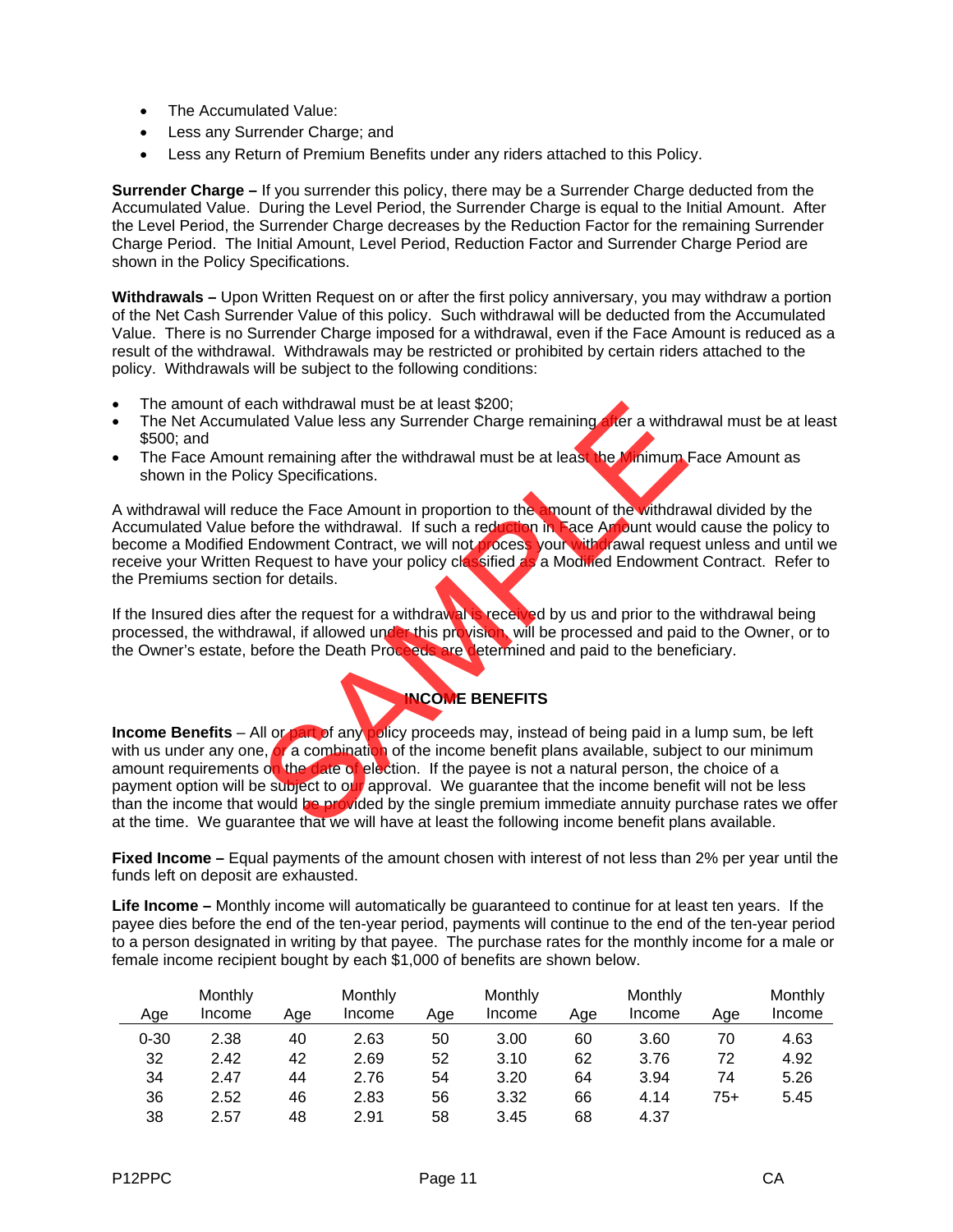Monthly income amounts for ages not shown are halfway between the two amounts for the nearest two ages that are shown. Amounts shown are based on an annual interest rate of 2% and the Annuity 2000 female mortality table with five-year age setback. We may require evidence of survival for incomes that last more than ten years.

#### **POLICY LOANS**

**Policy Loans** – You may obtain Policy Loans by Written Request after the Free Look Period, on the sole security of the Loan Account of this policy. We recommend you consult a qualified tax advisor before requesting a Policy Loan.

**Loan Amount Available –** The amount of the loan must be at least \$200. The maximum amount available for a loan on any date is equal to the Accumulated Value less:

- Three times the most recent Monthly Deduction;
- Any Surrender Charge; and
- Any existing Policy Debt.

Loan Account – The amount of any Policy Loan will be added to the Loan Account.

**Loan Repayment –** You may make loan repayments at any time prior to lapse of this policy. Any payment we receive from you while you have a loan will be treated as a loan repayment, unless you tell us by Written Request that it is a premium payment.

**Loan Interest Charge –** Interest will accrue daily based on the balance in the Loan Account and will be due on each policy anniversary. Such interest is calculated using the simple interest method and is based on the balance in the Loan Account, using an annual interest rate of 5.50%. The corresponding daily interest rate is equal to the annual rate divided by 365. If the policy terminates before a policy anniversary, the Loan Interest Charge will be due at such time.

**Policy Debt –** The Policy Debt is the amount necessary to repay the Policy Loan in full and is equal to the Loan Account plus any Loan Interest Charge. The Policy Debt reduces any amount otherwise payable under the policy.

**Loan Account Value –** The Loan Account Value is a portion of the Accumulated Value set aside to secure the Policy Debt. The Loan Account Value is equal to the Loan Account plus Loan Interest. Such interest is based on the balance in the Loan Account, and accrues daily on a simple interest basis, using the Loan Account Interest rate, which is an annual interest rate not less than the Guaranteed Annual Interest Rate shown in the Policy Specifications. The corresponding daily interest rate is equal to the annual rate divided by 365. by Debt.<br>
Samount of any Policy Loan will be added to the Loan Account.<br>
You may make loan repayments at any time prior to lapse of this<br>
from you while you have a loan will be treated as a loan regayment<br>
that it is a pre

**Loan Processing on Policy Anniversary –** On each policy anniversary we will adjust the values of the Policy Debt, Loan Account and Loan Account Value so that they are equal to each other. To do this, we calculate the difference between the Policy Debt and the Loan Account Value. If the Policy Debt is greater than the Loan Account Value, which is generally the case when the policy loan interest has not been paid, a new loan will be taken for the excess and will be added to the Loan Account. If the Loan Account Value is greater than the Policy Debt, which is generally the case when the policy loan interest has been paid, the excess will be transferred into the Fixed Accumulated Value.

### **OWNER AND BENEFICIARY**

**Owner –** The Owner of this policy is as shown in the Policy Specifications or as later changed by Written Request. If you change the Owner, the change is effective on the date the Written Request is signed, unless otherwise specified by the Owner, subject to our receipt of it and subject to any action taken or payment made by us prior to its receipt. If there are two or more Owners, they will own this contract as joint tenants with right of survivorship, unless otherwise provided by Written Request. We recommend you consult a qualified tax advisor before requesting a change of Owner.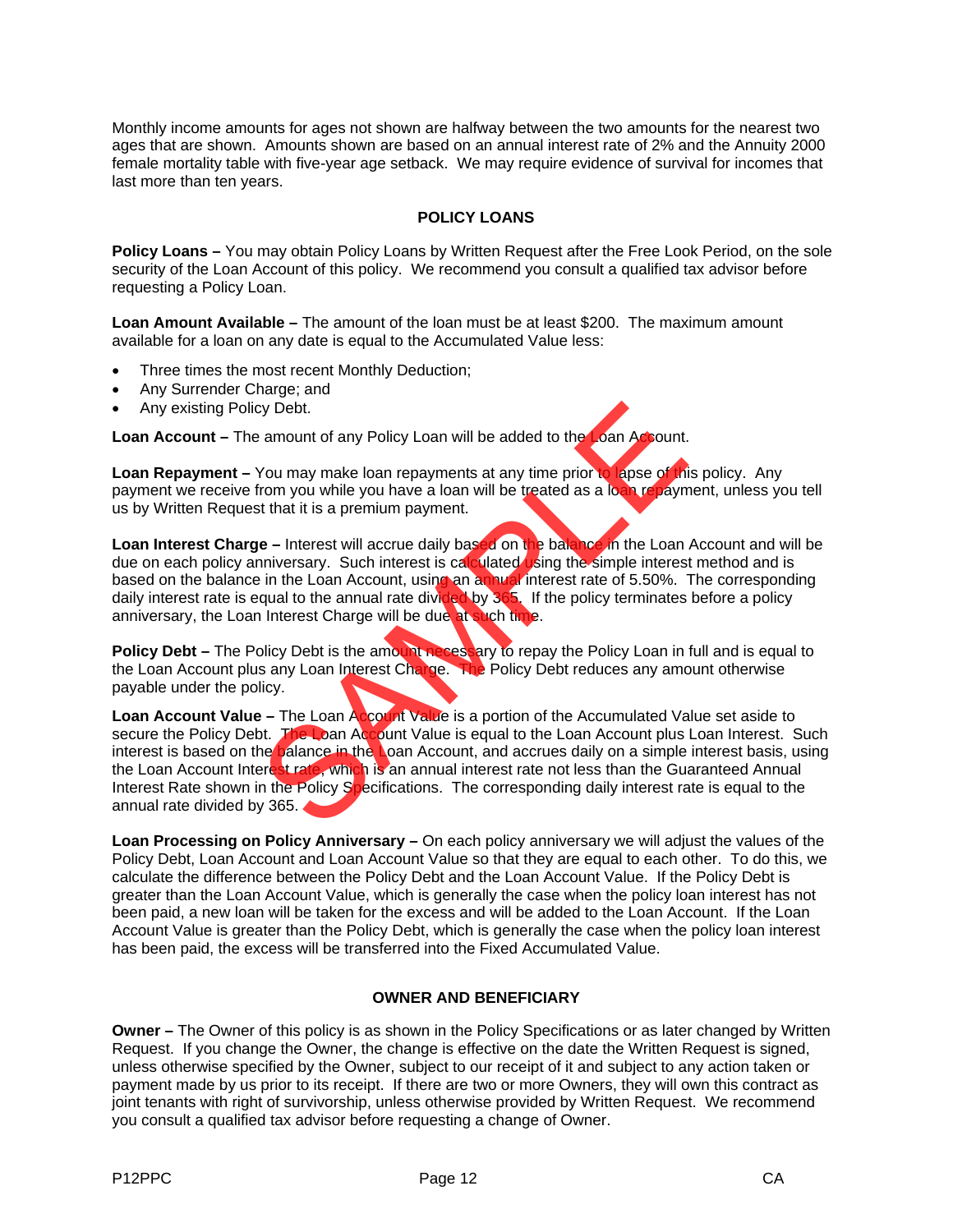**Assignment –** Pursuant to Section 7702B of the Code, a policy providing qualified long-term care insurance benefits may not provide for a cash surrender value or other money that can be paid, assigned, or pledged as collateral for a loan. Accordingly, this Policy may not be assigned.

**Beneficiary –** The beneficiary is named by you in the Application to receive the Death Proceeds. You may name one or more beneficiaries. If you name more than one beneficiary, they will share the Death Proceeds equally or as you may otherwise specify by Written Request. If you have named a contingent beneficiary, that person becomes the beneficiary if the beneficiary dies before the Insured. A beneficiary may not, on or after the Insured's death, assign, transfer or encumber any benefit payable. To the extent allowed by law, policy benefits will not be subject to the claims of any creditor of any beneficiary.

You may make a change of beneficiary by Written Request on a form provided by us while the policy is In Force. The change will take place as of the date the request is signed, unless otherwise specified by the Owner. Any rights created by the change will be subject to any payments made or actions taken by us before we have received the Written Request.

The interest of a beneficiary who does not outlive the Insured will be divided pro rata among the surviving beneficiaries. If no beneficiaries survive to receive payment, the death proceeds will pass to the Owner, or the Owner's estate if the Owner does not survive the Insured. In the event of a simultaneous death of the Insured and a beneficiary such that it cannot be determined who died first, it will be assumed, unless proof to the contrary is provided, that the beneficiary died last.

### **GENERAL PROVISIONS**

**Entire Contract** – This policy is a contract between you and us. This policy, the attached copy of the initial Application, including any amendments and endorsements to the Application, any applications for reinstatement, any endorsements, benefits, or riders, and all additional policy information sections added to this policy are the entire contract. Only our president, chief executive officer or secretary is authorized to change this contract or extend the time for paying premiums. Any such change must be in writing. eficiary who does not outlive the Insured will be divided pro rate<br>enerficiaries survive to receive payment, the death proceeds will<br>if the Owner does not survive the Insured. In the event of a sime<br>energiency such that it

All statements in the Application shall, in the absence of fraud, be deemed representations and not warranties. We will not use any statement to contest this policy or defend a claim on grounds of misrepresentation unless the statement is in an Application.

**Incontestability** – We will not contest this policy unless there was a material misrepresentation in the Application. We will rescind the policy if:

- The policy has been In Force for less than six months and we determine that the Application contains a misrepresentation that is material to acceptance for coverage; and
- The policy has been In Force for at least six months but less than two years and we determine that the Application contains a misrepresentation that is material to acceptance for coverage and which pertains to a claim made under this policy or the riders attached to this policy.

If we rescind the policy, we will return to you the premiums paid less any Policy Loans, any withdrawals taken, and any benefits paid under this policy or the riders attached to this policy. No Death Benefit will be paid. This policy cannot be contested, except as provided below, after it has been In Force for two years during the Insured's lifetime.

If this policy lapses and is later reinstated, we will rescind the policy as of the reinstatement date if:

- Less than six months after the reinstatement date, we determine that the Application required for reinstatement contains a misrepresentation that is material to acceptance for coverage; and
- After six months from the reinstatement date but less than two years from the reinstatement date, we determine that the Application required for reinstatement contains a misrepresentation that is material to acceptance for coverage and which pertains to a claim made under this policy or the riders attached to this policy.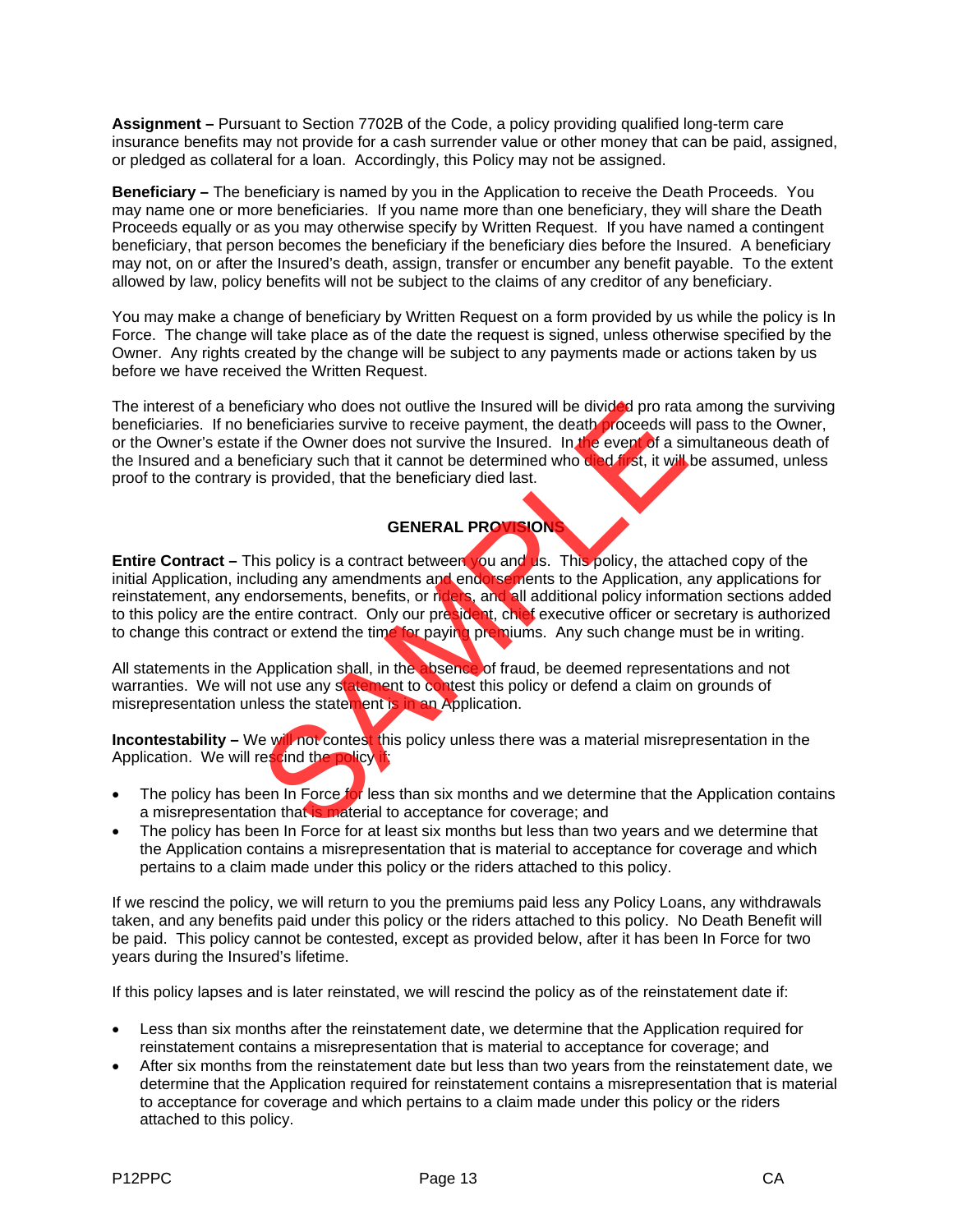If we rescind the policy following reinstatement, we will return to you the premiums paid after the reinstatement date less any Policy Loans and any withdrawals taken after the reinstatement date. No Death Benefit will be paid. We will not contest the reinstated policy after it has been In Force for two years following such reinstatement during the Insured's lifetime.

If there has been a change to the policy for which we required the Insured to submit Evidence of Insurability, we will rescind the policy change and all Policy Charges made after the change will be reversed and corrected charges applied so that the policy's Accumulated Value will be unaffected by the change if:

- Less than six months after the change, we determine that the Application required for the change contains a misrepresentation that is material to acceptance for coverage; and
- After six months from the change but less than two years from the change, we determine that the Application required for the change contains a misrepresentation that is material to acceptance for coverage and which pertains to a claim made under this policy or the riders attached to this policy.

Any Death Benefits or other benefits that become payable will be determined as though the policy change had never been requested. We will not contest any such change after two years following the effective date of the change during the Insured's lifetime.

**Non-Participating –** This policy will not share in any of our surplus earning

**Suicide Exclusion –** If the Insured dies by suicide, while sane of insane within two years of the Policy Date, the Death Proceeds will be limited to an amount equal to the sum of the premiums paid, less the sum of any Policy Loans, withdrawals taken, and any penefits paid under this policy or the riders attached to this policy. If this policy has been reinstated and the Insured dies by suicide, while sane or insane, within two years of the latest reinstatement date, the Death Proceeds will be limited to an amount equal to the sum of the premiums paid less the sum of any Policy Loans, withdrawals taken, and any benefits paid under this policy or the riders attached to this policy since such date. In the benefits that become payable will be determined as thousted. We will not contest any such change after wwo years foll uring the Insured's lifetime.<br>This policy will not share in any of our surplus earnings.<br>This pol

**Misstatement –** If the Insured's sex or birth date is misstated in the Application and it is discovered on or after the death of the Insured, the Death Benefit shall be the minimum Death Benefit for the correct sex and birth date, or if greater, a Death Benefit based on a Net Amount at Risk adjusted by the ratio of the incorrect Cost of Insurance Rate to the correct Cost of Insurance Rate. The adjusted Net Amount at Risk will result in an adjusted Death Benefit, since the Death Benefit depends on the Net Amount at Risk.

If the Insured's sex or birth date is misstated in the Application and it is discovered before the death of the Insured, we will not recalculate the Accumulated Value, but we will use the correct sex and birth date of the Insured in calculating future Monthly Deductions.

**Maturity –** This policy does not mature, but will continue In Force so long as the Insured is alive and the policy has not been surrendered and lapse has not occurred.

**After the Monthly Deduction End Date –** Provided the policy is still In Force, coverage will continue on and after the Monthly Deduction End Date, subject to all policy provisions, with these exceptions and clarifications:

- Monthly Deductions will cease;
- Premiums will not be accepted, except amounts required to keep the policy in force;
- Loans will be allowed;
- Loan repayments will be permitted;
- Loan interest will continue to accrue; and
- Withdrawals will not be allowed.

**Timing of Payments –** We may defer payments of any Net Cash Surrender Value, withdrawal or loan (except for loans to pay a premium on any policy issued by us) for up to six months after we receive your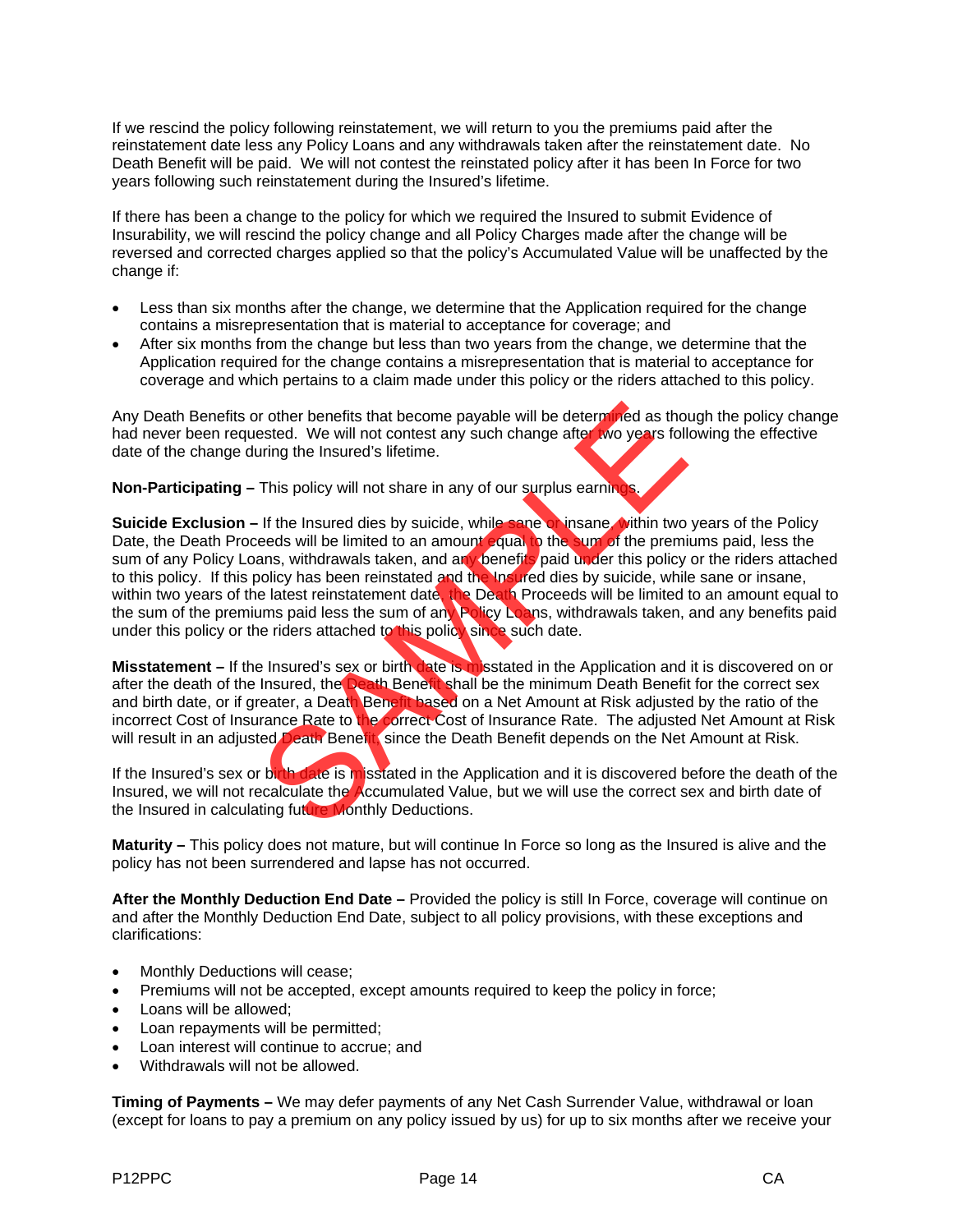request. If we defer any such payment for more than 30 days after we receive your request, we will pay interest at the rate required by the state in which this policy is delivered, and such rate will be at least equal to the Guaranteed Annual Interest Rate shown in the Policy Specifications.

**Annual Report –** A report will be mailed to your last known address no less frequently than annually. This report will show:

- The beginning and end dates of the reporting period;
- The Accumulated Value at the beginning and end of the reporting period;
- Amounts that have been credited or debited to the Accumulated Value during the reporting period, identified by type;
- The Death Benefit at the end of the reporting period;
- The Net Cash Surrender Value at the end of the reporting period;
- A notice if the Net Cash Surrender Value will not be sufficient to keep the policy In Force until the end of the next reporting period, unless further premium payments are made;
- Any Policy Debt outstanding at the end of the reporting period; and
- Any other information required by law.

**Additional Report –** Each year, you may request, without charge, an additional report showing the same information as the Annual Report.

**Basis of Values –** All nonforfeiture values for this policy will be at least equal to the minimums required by the state in which this policy was delivered. Cash Values and nonforfeiture benefits available under this policy are not less than the minimum values and benefits required by or pursuant to the law of the state where the policy was delivered. To calculate the minimum required nonforfeiture values, we use the Guaranteed Annual Interest Rate shown in the Policy Specifications and mortality rates from the 2001 CSO mortality tables using age last birthday. The rates we use are both smoker and sex distinct.

**Tax Qualification as Life Insurance – This policy is thended to qualify as a life insurance contract for** federal tax purposes, and the Death Benefit under this policy is intended to qualify for federal income tax exclusion. The provisions of this policy, including any rider or endorsement that does not specifically override this tax qualification provision, shall be interpreted to ensure and maintain such tax qualification, despite any other provision to the contrary. At no time shall the amount of Death Benefit under this policy ever be less than the minimum amount needed to ensure or maintain such tax qualification. If need be, the Death Benefit shall be increased retroactively and prospectively to the minimum extent necessary to accomplish that purpose. In addition, the Accumulated Value will be reduced to reflect the increased Monthly Deductions that result from such Death Benefit increase(s), starting on the date that each increase is effective. We reserve the right to amend this Policy from time to time to reflect any clarifications that may be needed or are appropriate to maintain such tax qualification or to conform the Policy provisions to any applicable changes in such tax qualification requirements, as provided in the Code or any published IRS guidance relating thereto, without consent (where allowed by law). We will send you a copy of such amendment. **As of the effective date of the filing of this policy in the state in which it was delivered, the Internal Revenue Service has not published final guidance on all aspects of the tax treatment of life insurance policies that continue coverage beyond Age 100. You should consult a qualified tax advisor, as there may be tax consequences**. ation required by law.<br>
Each year, you may request, without charge, and additional reported and Report.<br>
Il nonforfeiture values for this policy will be at least equal of the this policy was delivered. Cash Values and hono

If you request a withdrawal that causes a decrease in policy or rider benefits, it may cause a reduction in any applicable tax limits on premiums or Accumulated Value for the policy to maintain such tax qualification. Such a reduction in these limits may require us to make a distribution from the policy equal to the greatest amount by which the premiums paid or Accumulated Value for the policy exceed any such reduced limits, as determined under federal tax law, in order to maintain the policy's tax qualification. If such a distribution is made, the distribution will be paid to you and the Accumulated Value will be reduced by the amount of the distribution. However, no request for a withdrawal that causes a decrease in policy or rider benefits will be allowed to the extent that we determine that the resulting reduction in such tax limits would require us to distribute more than the Net Cash Surrender Value for the policy.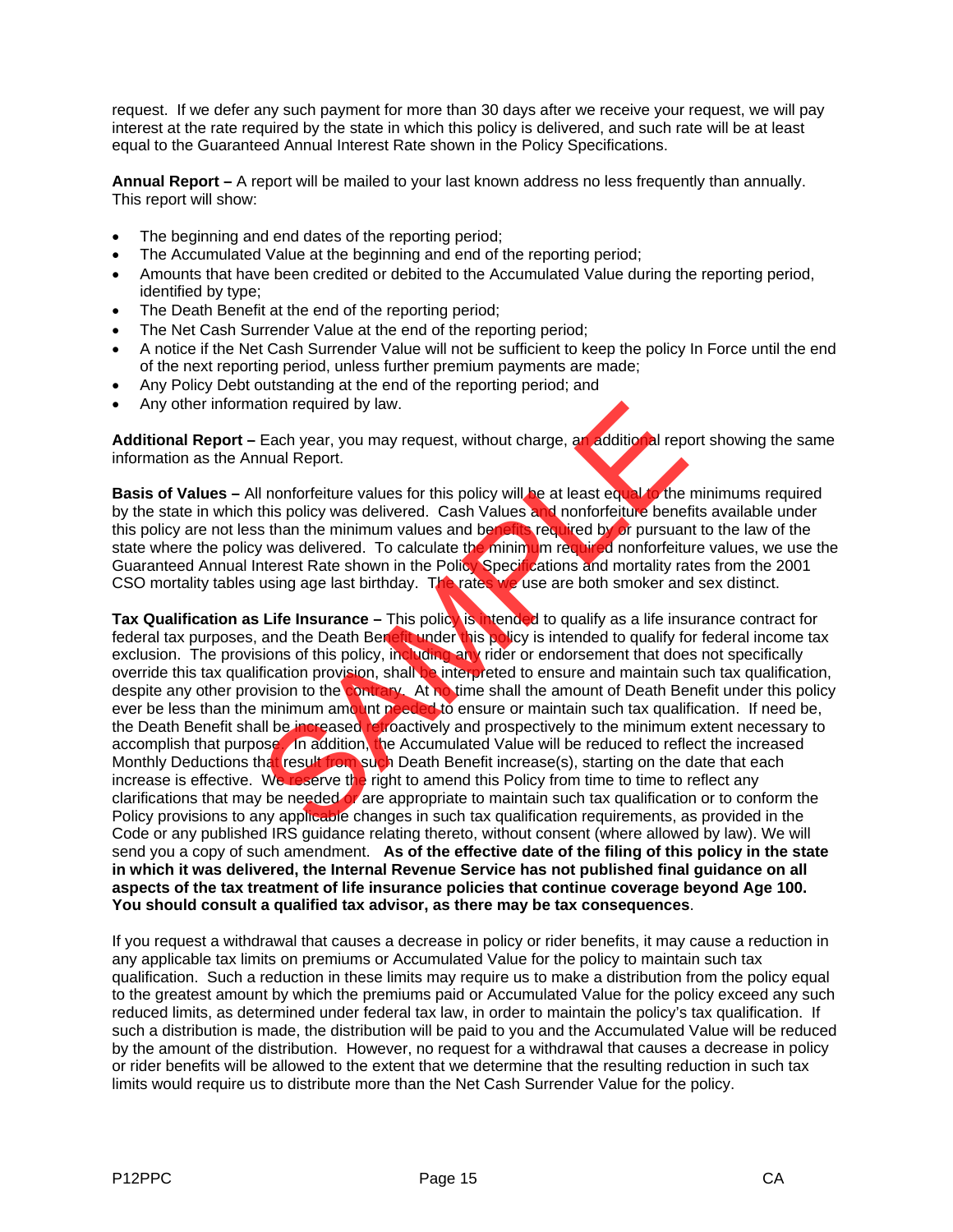**Modified Endowment Contract Tax Status –** The provisions of this subsection will not apply if your policy is classified as a Modified Endowment Contract ("MEC") as of the Policy Date. If, at the time your policy is issued, we have classified it as a MEC, this will be indicated on the Policy Specifications. Otherwise, unless and until you have given us a Written Request to accept a MEC classification for your policy, the provisions of this Modified Endowment Contract Tax Status subsection apply to your policy.

Under federal tax law, if the funding of a life insurance contract occurs too rapidly, it becomes a MEC and fails to qualify for certain favorable tax treatment as a result. This policy is intended to qualify as a life insurance contract that is not a MEC for federal tax purposes. To achieve these purposes, the provisions of this policy (including any rider or endorsement that does not specifically override this tax qualification provision) shall be interpreted to prevent this policy from being subject to such MEC treatment, despite any other provision to the contrary. If and while the provisions of this subsection apply to your policy, the amount of Death Benefit under this policy shall never be less than the minimum amount needed to avoid such MEC treatment. We reserve the right to amend this Policy from time to time to reflect any clarifications that may be needed or are appropriate to maintain such tax qualification for non-MEC treatment or to conform the Policy provisions to any applicable changes in such tax qualification requirements, as provided in the Code or any published IRS guidance relating thereto, without consent (where allowed by law). We will send you a copy of such amendment.

We will not accept a payment as premium or otherwise which would cause the policy to become a MEC. The 7-Pay Premium, shown on Page 3.0, is used solely to determine the policy's premium limits to avoid MEC treatment. Payment of one or more 7-Pay Premium amounts does not guarantee that the policy will never lapse, and additional premiums may be necessary to prevent the policy from lapsing in the future.

If at any time the amounts paid under the policy exceed the limit for avoiding such MEC treatment, this excess amount, including any interest as determined under federal tax law, shall be removed from the policy as of the date of its payment, and any appropriate adjustment in the Death Benefit and/or Accumulated Value shall be made as of such date. This excess amount, including any interest, shall be refunded no later than 60 days after the end of the applicable contract year, as determined under federal tax law.

If this excess amount is not refunded by the end of such 60-day period, the Death Benefit shall be increased retroactively and prospectively to the minimum extent necessary (e.g., to the end of any MEC 7-year test period) so that at no time is the Death Benefit ever less than the minimum amount necessary to avoid Modified Endowment Contract classification. In addition, the Accumulated Value will be reduced to reflect any increased Monthly Deductions resulting from such Death Benefit increase, starting on the date that the increase is effective W). We will send you a copy of such amendment.<br>
W). We will send you a copy of such amendment.<br>
Shown on Page 3.0, is used solely to determine the policy's pick<br>
ment of one or more 7-Pay Premium amounts does in the policy

Any request that would change the Death Benefit or any other benefit or rider under the policy will not be processed if the change would cause the policy to be classified as a Modified Endowment Contract. Requested changes that could cause the policy to be classified as a Modified Endowment Contract include, but are not limited to a withdrawal that would cause a reduction in the Face Amount.

**Other Distributions of Accumulated Value –** If the Net Amount at Risk ever exceeds three times the original Face Amount, we reserve the right to make a distribution of Accumulated Value to make the Net Amount at Risk equal three times the original Face Amount. In such case, the distribution will be treated as a premium refund. Note that while such a distribution will be treated as a premium refund for certain contract purposes, normal tax rules will apply in determining the amount of such a distribution, if any, which is taxable.

**Additional Services –** While this policy is In Force, we may, either directly or through a third party service provider, provide you with access to independent living-related resources and discounted independent living-related goods and services.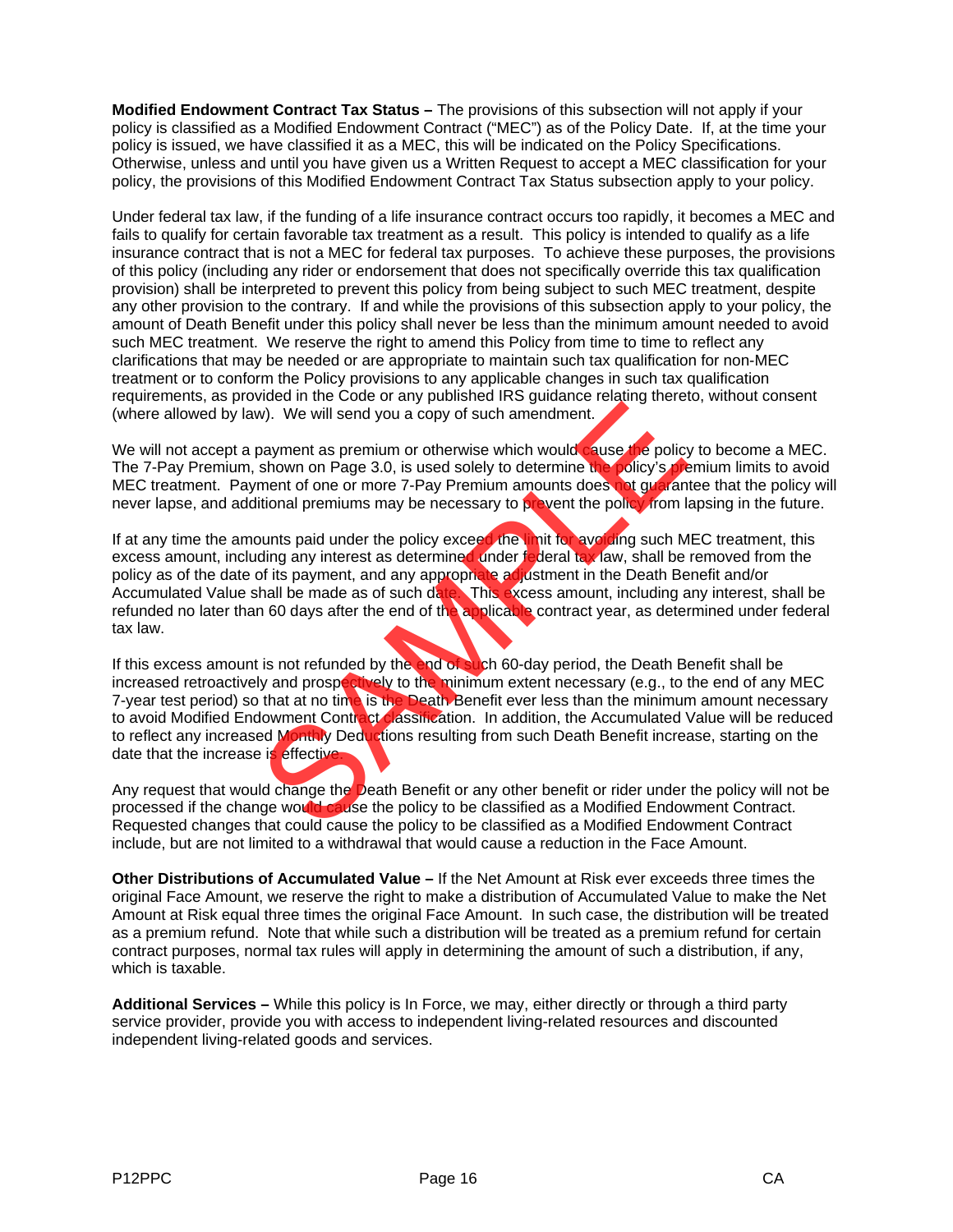### **INDEX**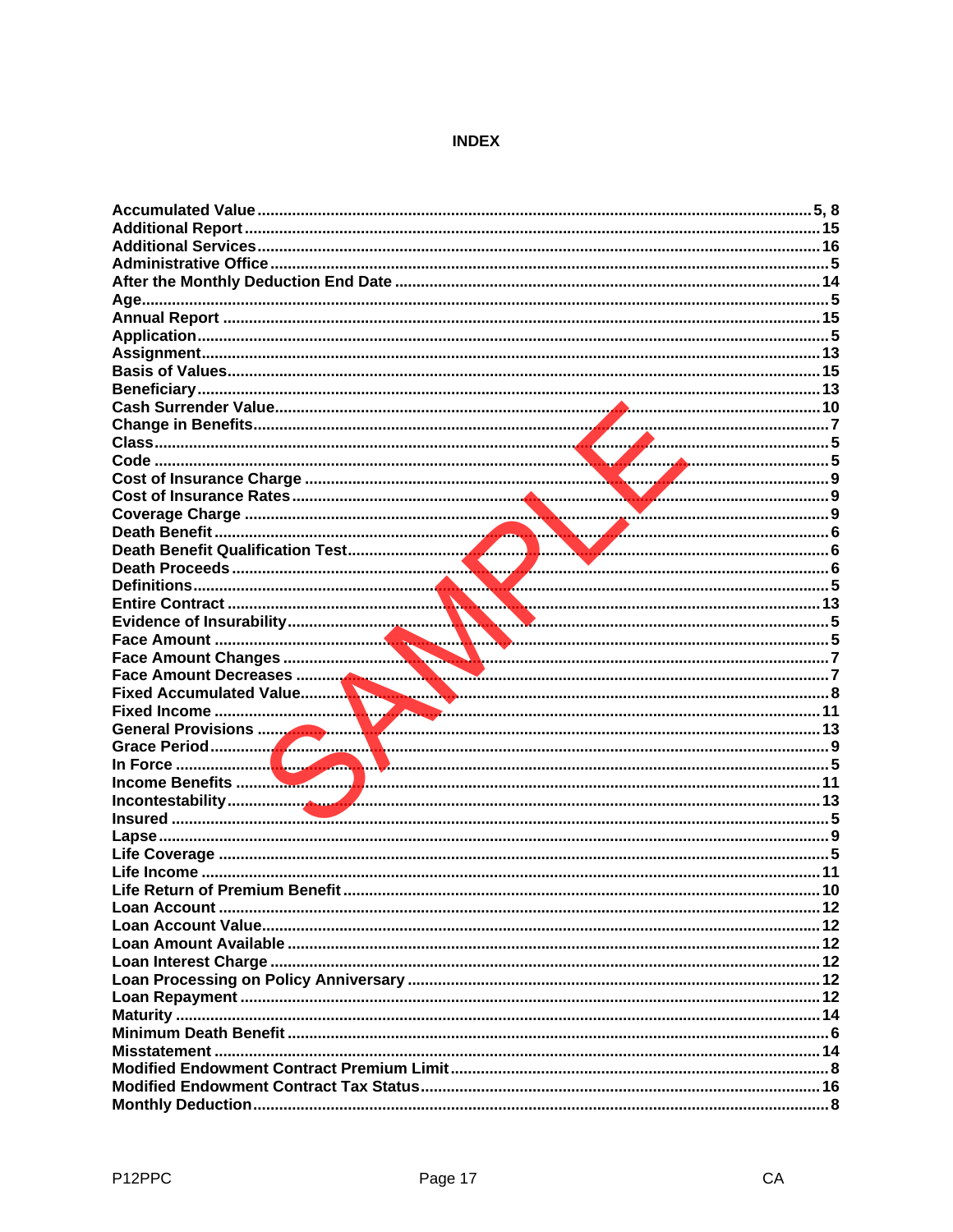**Contract Contract Contract Contract**